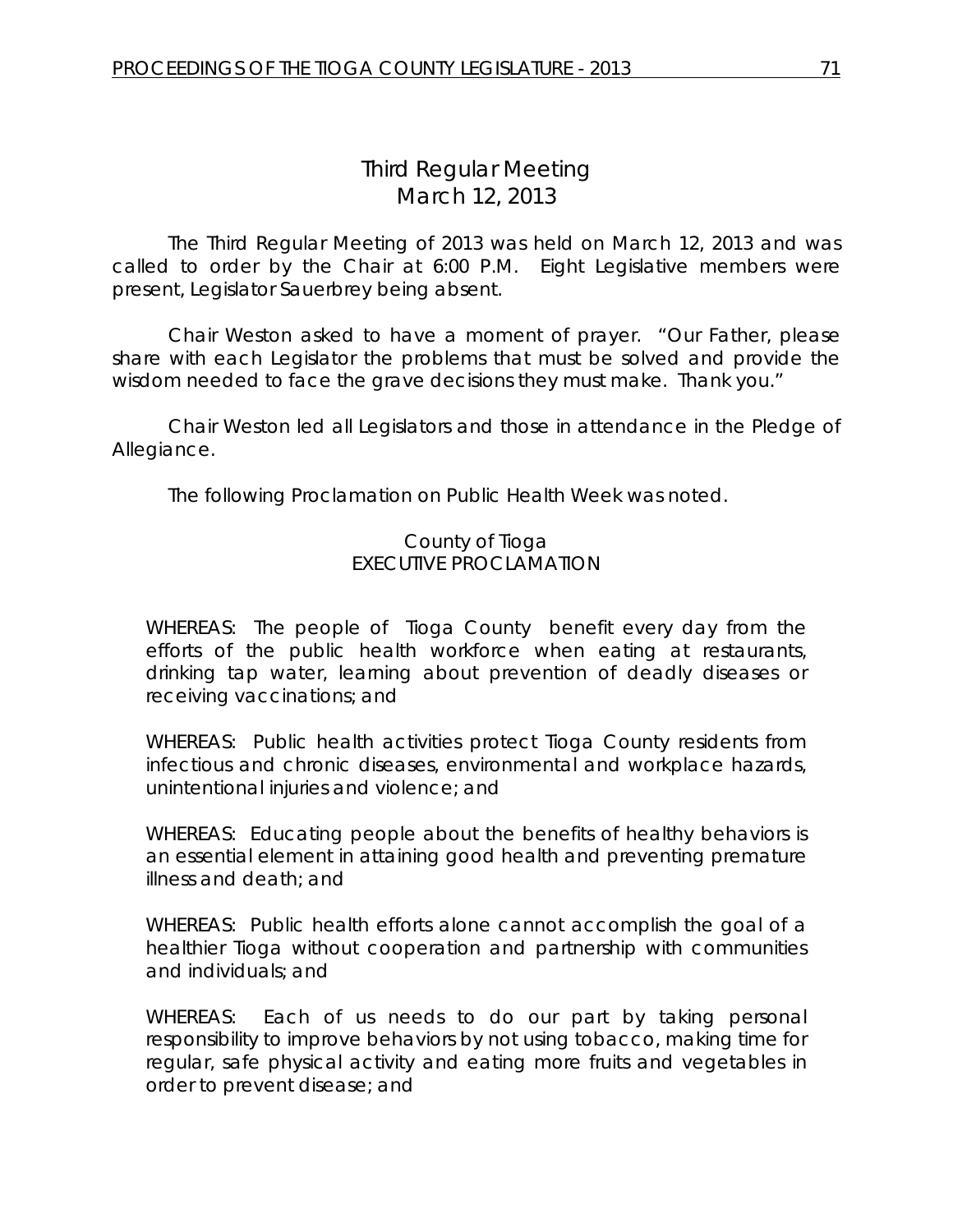WHEREAS: National Public Health Week provides an opportunity for our county to learn about public health concerns and success stories that are vital to healthy communities, such as immunizing against infectious disease, maintaining good nutritional standards and providing good prenatal care; and

WHEREAS: The residents of Tioga County recognize the essential role public health plays in their everyday lives; therefore be it

RESOLVED: That the Tioga County Legislature does hereby ask all residents of our county to join in declaring the week of April 1, 2013 to April 7, 2013 be designated as Public Health Week in Tioga County.

Legislator Standinger read and presented the following recognition resolution to Jeffery Brown of the Public Works Department.

There was a unanimous motion for the adoption of the following recognition resolution, seconded unanimously.

REFERRED TO: PUBLIC WORKS

| RESOLUTION NO. 50-13 | RESOLUTION RECOGNIZING           |
|----------------------|----------------------------------|
|                      | JEFFERY BROWN'S                  |
|                      | 36 YEARS OF DEDICATED SERVICE TO |
|                      | TIOGA COUNTY                     |

WHEREAS: Jeffery Brown started his employment with Tioga County as a temporary Laborer August 30, 1976 and became a permanent Laborer with the Department of Public Works July 18, 1977. He was appointed to the position of MEO I September 11, 1978; he was promoted to MEO II October 4, 1982; promoted to MEO III April 14, 1986; he was promoted to HEO I January 01,1991; promoted to HEO Site Leader August 28,1995; and was promoted to Working Supervisor August 15, 2011 and has remained in this position for the remainder of his career; and

WHEREAS: Jeffery Brown has been extremely dedicated and loyal in the performance of his duties and responsibilities during the past 36 years to the Department of Public Works. He has earned the respect of his colleagues and peers throughout Tioga County; and

WHEREAS: Mr. Brown will retire on March 30, 2013; therefore be it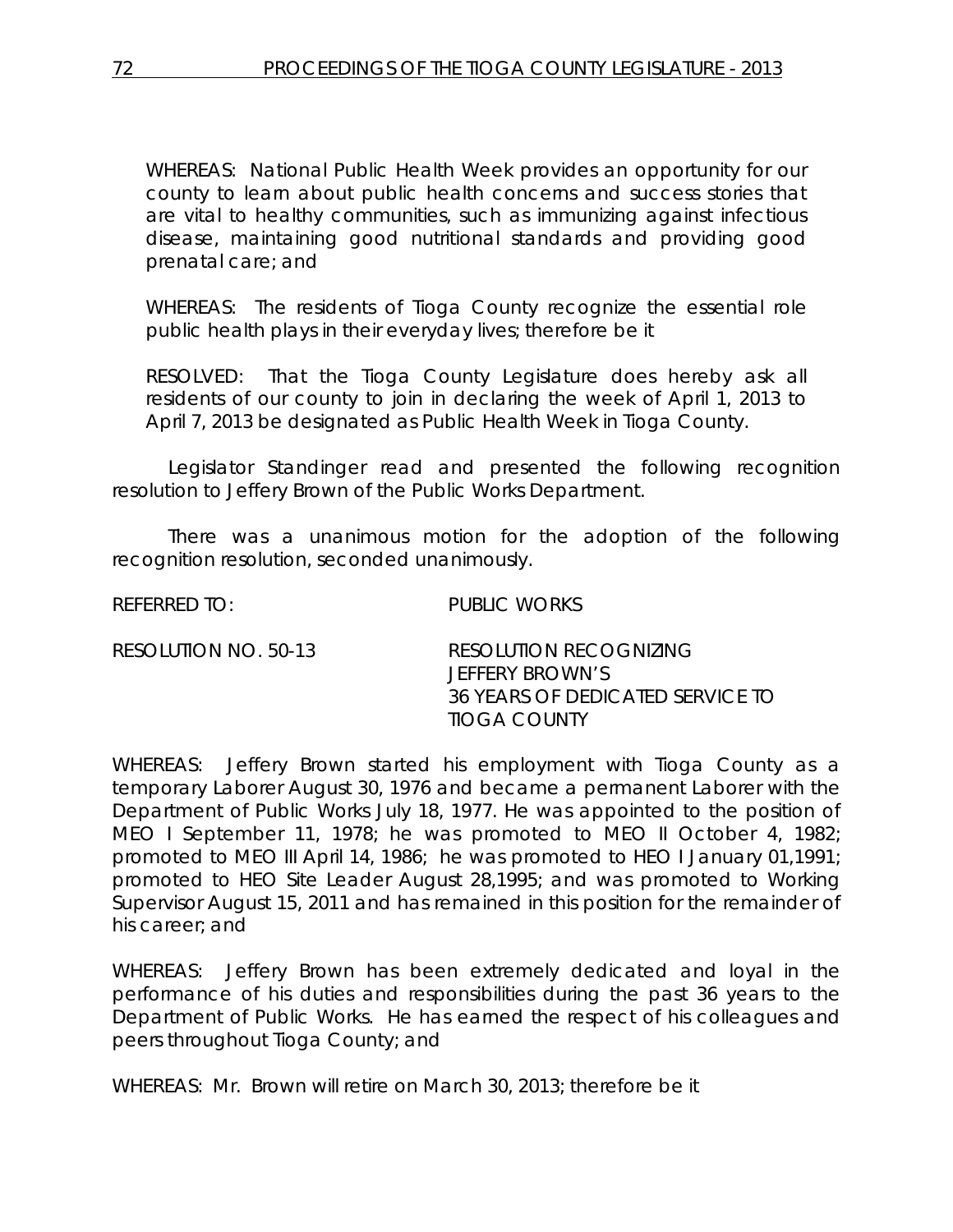RESOLVED: That the Tioga County Legislature, on its own behalf, as well as on behalf of the citizens of Tioga County, express sincere gratitude to Jeffery Brown for his 36 years of dedicated and loyal service to the residents of Tioga County; and be it further

RESOLVED: That this resolution be spread upon the minutes of this meeting and a certified copy be presented to this outstanding employee, Jeffery Brown.

#### ROLL CALL VOTE

Unanimously Yes – Legislators Weston, Roberts, Standinger, Sullivan, Case, Hollenbeck, Huttleston, and Monell.

No – None.

Absent – Legislator Sauerbrey.

#### RESOLUTION ADOPTED UNANIMOUSLY.

Legislator Standinger spoke. "I know Jeffery through his teaching of the Hunter's Safety, which I also do. I am sure he is as dedicated at his job as he was on the Hunter's Safety teaching. I think it is an admirable thing, 36 years is a long time."

Ken Del Bianco, Commissioner of Public Works, spoke. "I have a few words to say about Jeff and first of all it is a special night because not only are we honoring him, but it is Jeffery's birthday and so I would like to sing happy birthday to him. I would not do that for almost any other employee, but Jeff is kind of a jokester and he is a prankster, and he is king of the one liner, in fact as I was speaking to him in the back there, he was saying oh you wore a tie and it is so nice it does not have a gravy stain on it.

"We are here to honor Jeff. I just want to say he started right out of high school here and he has been here ever since, that is 36 years, that is a long time. He is 55 tonight. That is a lot of sleep interruptions, looking out the window, seeing if it is snowing, gaging how much rain has fallen on the roof to see if he has to go out and check the trouble spots that we have, and waiting for that call from the Sheriff's Department, a lot of sleepless nights. It is not only him, it is his wife also and she is here. We want to honor her too. He gets paid for that and there is overtime and things like that, but money cannot buy that kind of dedication, there has got to be something inside you and Jeffery certainly has that. It has to be something special to have that dedication and I just want to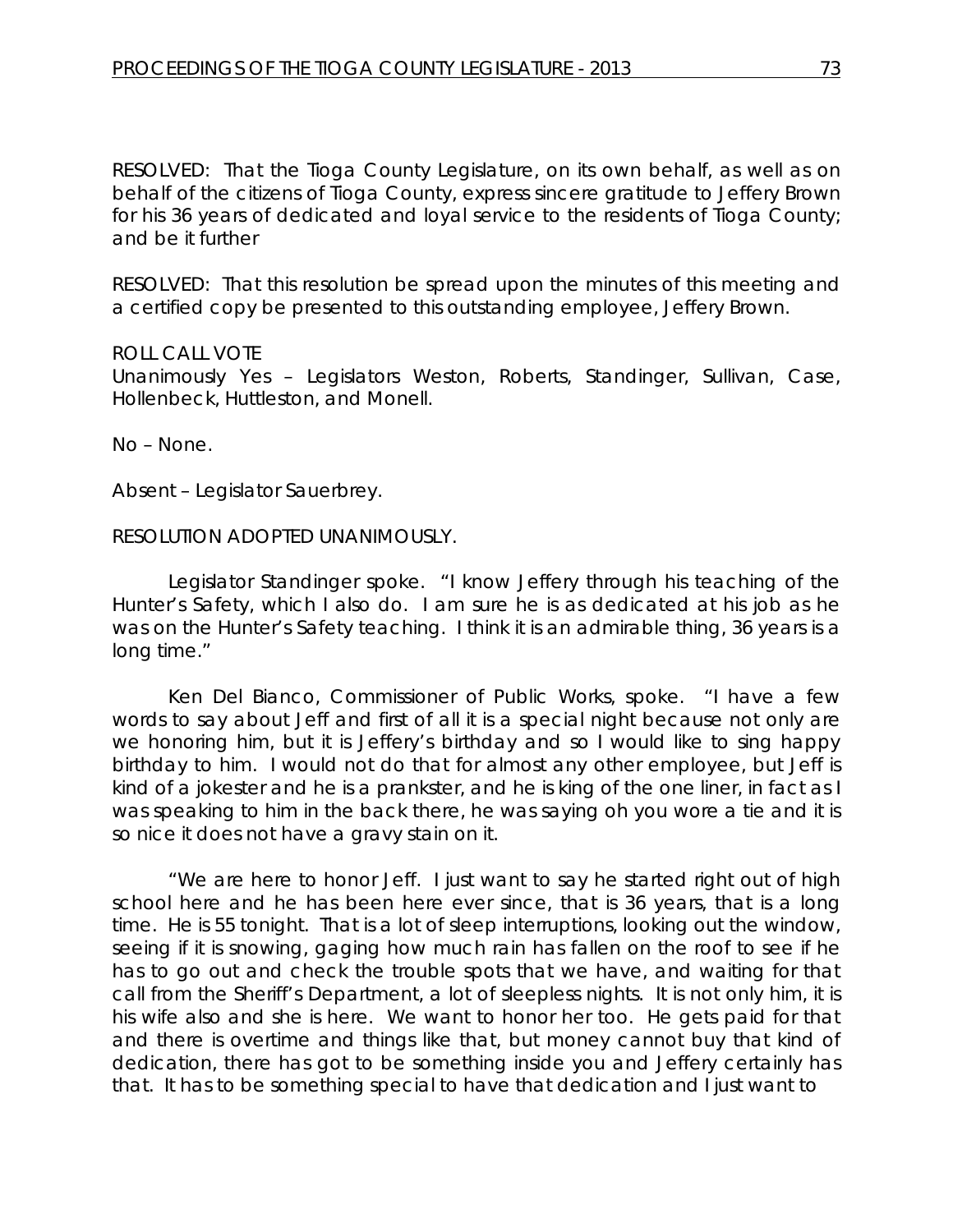say that I have really enjoyed working with him. I am going to miss him and the Department is going to miss him too."

Chair Weston read the 2012 State of the County Address.

Chair Weston spoke. "Tonight I am here to deliver the State of the County.

Areas of note within Tioga County in 2012 and 2013 goals.

- **I.** Overall Review of the County
	- There is a strong need for mandate relief for Counties. We all need to send the message to Albany that mandate relief is essential if we are going to stay under a 2% tax cap
	- Mandates from the State are responsible for consuming an increasing proportion of county budgets and are a major contributor to increases in county property taxes. Medicaid mandate will cost Tioga County taxpayers around \$8.5 million in 2013.
	- Retirement costs to the County for 2013 are expected to be around \$3.6 million.
	- Distribution of VLT Aid to municipalities and Tioga County for 2013 will be approximately \$183,000.
- **II.** County Government News:
	- The Law Department reviewed 206 contracts for 2012, worked with the County's Labor Counsel, Roemer, Wallens, Gold & Mineaux and the Personnel Department in matters relating to the administration of the civil service, personnel related challenges, benefits administration issues and the administration of labor contracts and grievances.
	- Throughout 2012 the County Attorney continued to address issues surrounding the 2011 flood including document recovery, insurance issues, audit of clean up bills, sale of the Barton Transfer Station and development of the Hazard Mitigation Plan and Department Continuity of Operations Plans.
	- The Personnel Department conducted 36 Civil Service Examinations in which 249 candidates participated.
	- Tioga County saved approximately \$800,000 during 2012 by moving 300+ employees into a High Deductible Health Plan.
	- The Department of Social Services Child Protective Services received 1,043 reports involving 2,266 children.
	- The Department of Social Services Preventive Unit served 74 families and 159 children in 2012.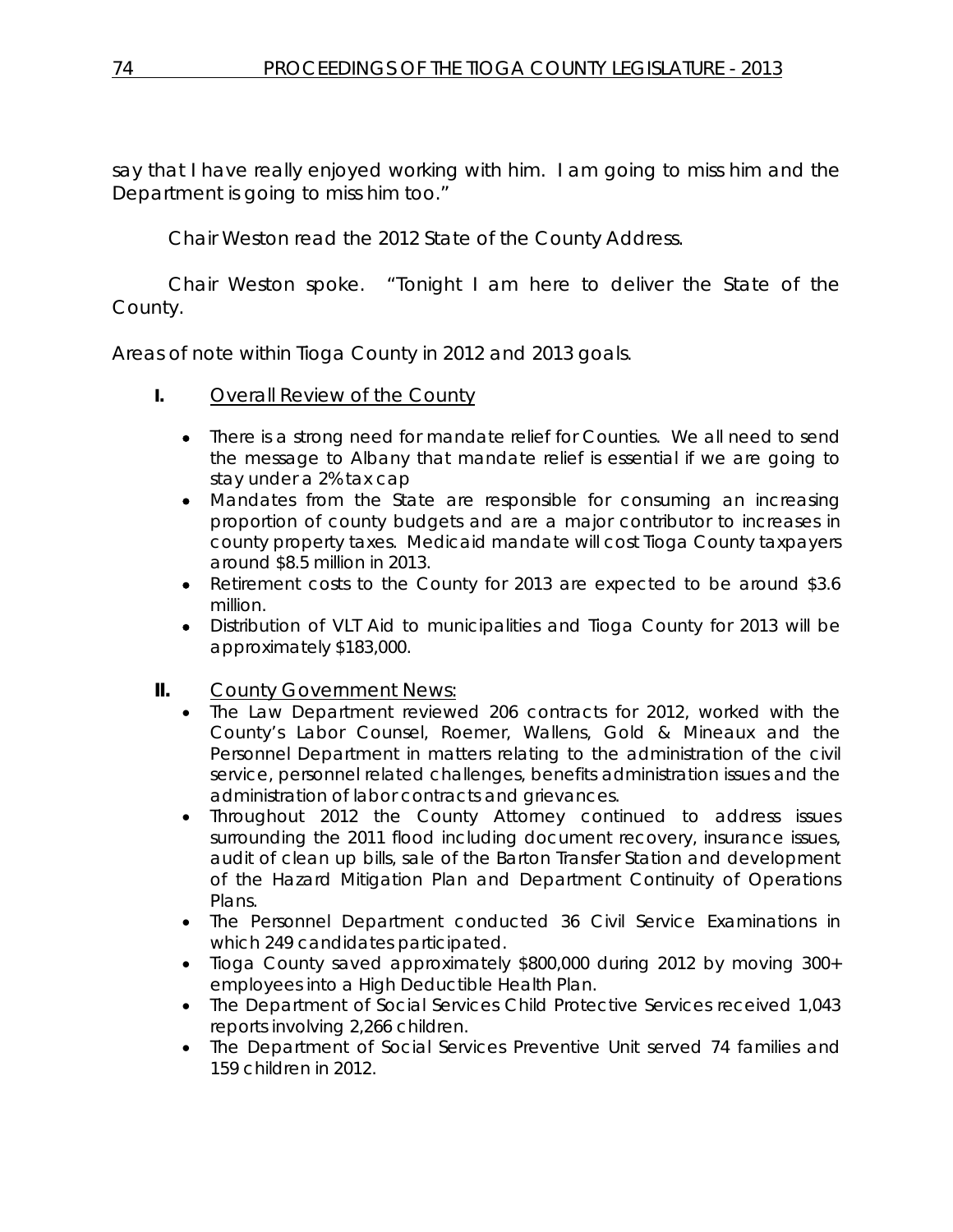- The Department of Social Services reported local revenues and recoveries totaled approximately \$1 M. Medicaid recoveries from accident settlements, estates, and liens totaled \$237,068.
- Child Support Enforcement Unit collected \$5.6 M for children in Tioga County.
- The Federally funded HEAP Unit processed 9,477 benefits to customers totaling \$2.9 M for the 2011-2012 season.
- In January 2012 Ride Tioga added commuter service to Ithaca via routes 38 and 79 in response to TCAT cutting this service.
- 81 Freedom of Information Requests were processed by the Legislative Clerk
- The completed Journal of Proceedings for 2012 was posted on the County website.
- The ATI Weekend Work Program conducted by Public Safety performed more than 3,928 man-hours of labor throughout the county during 2012.
- The Road Patrol Division recorded 455,745 miles of patrol, and handled 9,261 calls for service, a 1% increase from 2011.
- The Civil Office received and disbursed \$542,545.73 during the year, a slight increase from 2011, \$230,170 was in bail money received and disbursed.
- Pistol permit transactions increased a significant 41%, for a total of 1,043.
- Bureau of Fire provided at least 400 State Training hours of high quality fire service training and maintain at least a 90% rate of passing grades for the EMS training program.
- The Mental Health Clinic provided 16,539 services to citizens of Tioga County.
- Tioga County Alcohol and Drug Services continue to be the primary provider of outpatient and alcohol services within the County. During 2012, a total of 6229 services, including evaluation, education, and treatment intervention, were provided.
- Public Health nursing staff provided care and services to 959 patients who were admitted to the Tioga County CHHA in 2012.
- An unprecedented four elections were successfully conducted by the Tioga County Board of Elections in 2012.
- In 2012, the Public Defender's Office covered 1,508 cases for Drug Treatment Court, Felony, and Violations/Misdemeanor and Parole Hearings.
- The Veterans' Office had 576 total contacts in 2012 and lost 116 Veterans.
- A total of all fees collected by the County Clerk were 5.1 M, 3.2 M of it was for New York State and 1.8 M went to Tioga County.
- In 2012 a total of \$122,036 in restitution, fines, special surcharges, and fees were collected and disbursed for Tioga County government and crime victims.
- Probation officers completed 353 Investigations which were ordered during 2012 by the 18 courts serviced by the Probation Department.
- The Department of Public Works managed the reconstruction/rehabilitation of four bridges, as well as rehabilitation of Glen Mary Drive.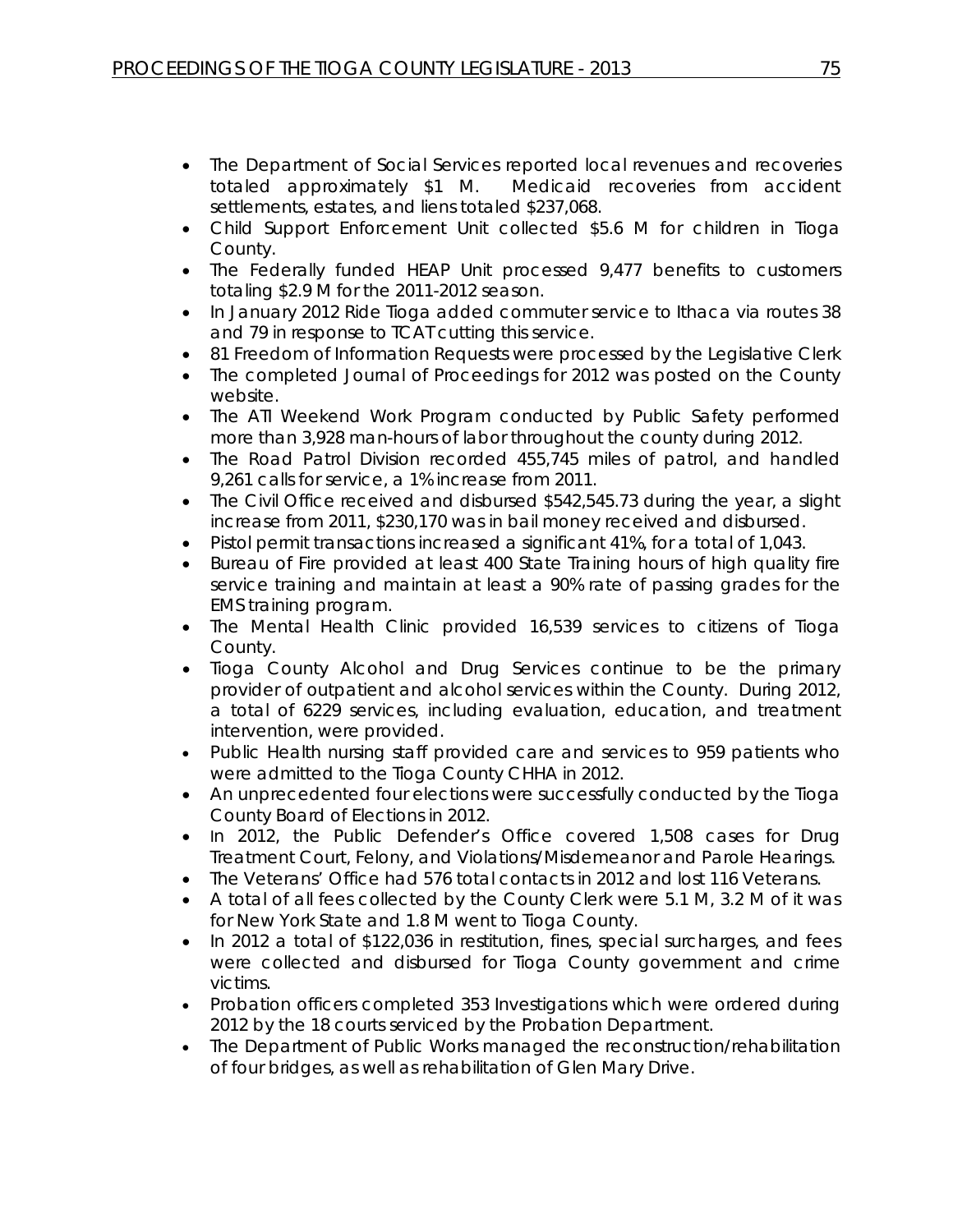- Recovery from the flood of 2011 progressed in 2012 with total reconstruction of the basement of the Court House, stream bank stabilization, and replacement of elevators in the County Office Building, Court House and Court Annex.
- Curbside recycling revenues for 2012 were \$43,637.10, a 13.5% decrease from 2011.
- The fifth annual tire and scrap metal collection program was held in 2012 which amounted to approximately 12,000 tires cleaned up within Tioga County.
- At the end of 2011 the Tioga County Legislature permanently closed the Barton Transfer Station due to the flood of September 2011 and in June of 2012 sold the Barton Transfer Station to Taylor Garbage Services for \$172,000.

## **III.** On the Economic Development front:

- Taylor Recycling Project brought a new state of the art single stream recycling facility to Apalachin
- A \$100,000 loan was given to Raymond Hadley Corp in Spencer to grow their business
- 11 Projects were completed under the NY Main Street Grant representing over \$440,000 in investment and improvement to properties in the Village of Owego
- A \$500,000 grant for community flood recovery was secured and was disbursed to 72 businesses in their efforts to get back in business
- Secured and distributed \$265,000 of NYS Office of Community Renewal funds to assist 12 farms impacted by the flood of 2011
- Economic Development & Planning completed two 8-year agricultural district reviews

### **IV.** Overall good news for the County

- Tioga County received a clean audit opinion with no findings by the independent audit firm.
- County Sales Tax collections grew by 6% in 2012 to \$20.2 M; \$4.8 M was distributed to Towns and Villages
- Community College tuition billings cost \$2.1 M.
- 29 properties were sold at public auction in 2012 for \$117,000.
- FEMA reimbursements from the 2011 flood have totaled \$4.2 M year to date.
- According to the Department of Public Works, the County replaced/reconstructed four bridges, Gaskill Road Bridge over Little Nanticoke Creek, Dean Creek Road Bridge over Dean Creek and Sabin Road Bridge over Dean Creek, Gridleyville Crossing Road Bridge over Catatonk Creek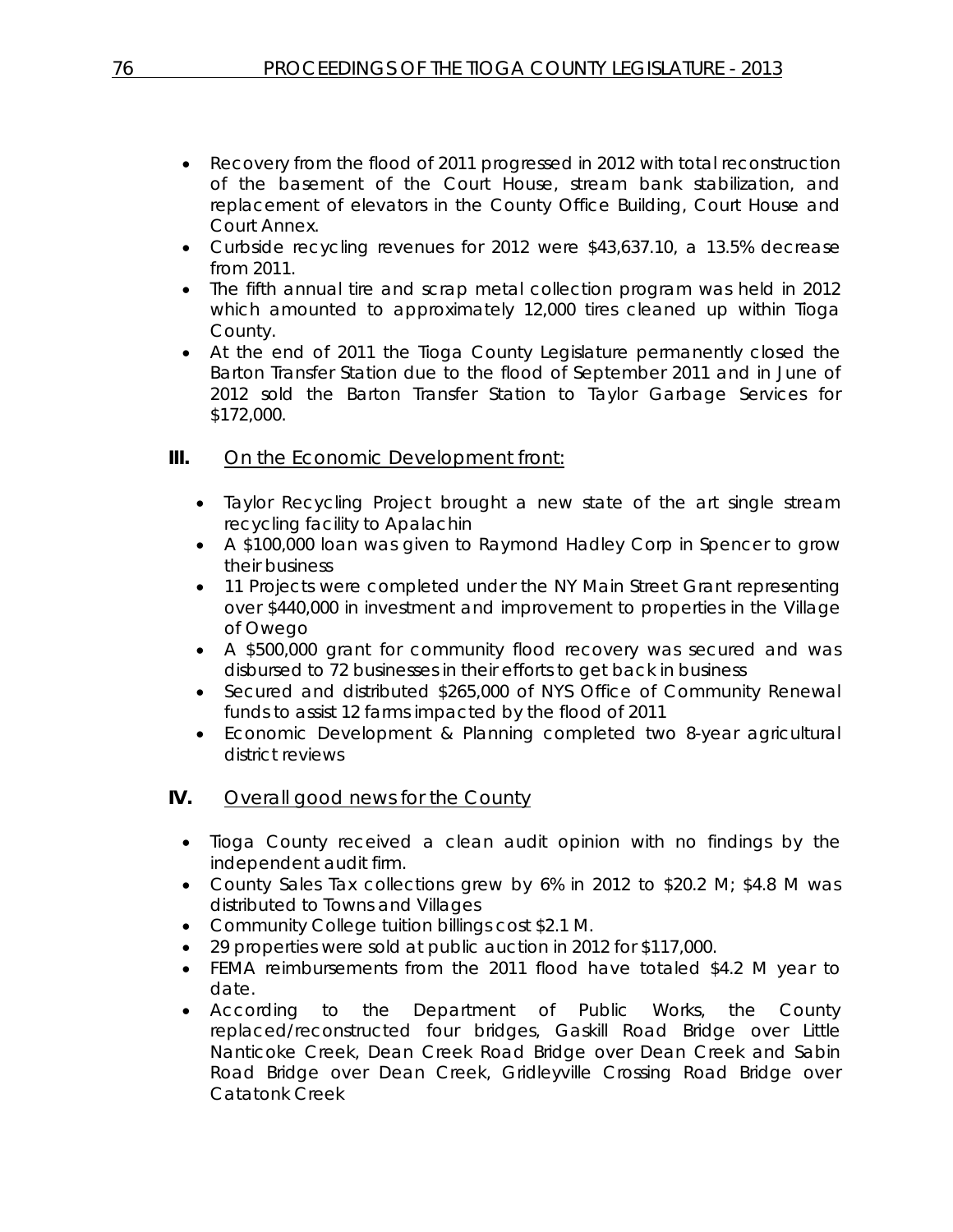- Sheriff's Department operational costs came in under budget. Revenues finished 26% above our goal at \$803,731.
- The 90-day hiring delay was continued through 2012, resulting in a \$560,000 payroll savings for the County.
- **V.** 2013 Goals
	- Decide on what steps will be taken to solve records reconstruction
	- Explore ways to meet the mandated 2% property tax without using so much of our fund balance
	- Get the West Spencer Town tax map boundaries to align themselves with the County line boundaries
	- Complete space allocation studies thereby improving efficiency of government to function at less costs
	- Perform \$800,000 in FEMA funded mitigation work on our buildings to protect critical facilities in future flood events and complete back-up 911 building
	- Afford displaced Departments such as Real Property back to their own office space
	- And finally reorganize office space to allow Departments to share office staff, availability of records, etc. thus increasing efficiency of government work.
- **VI.** 2013 Future Developments
	- Construction will begin on the Army Reserve Center in Lounsberry
	- Construction will begin on a new hotel and conference center at Tioga Downs in Nichols
	- Property improvements will begin in the Village of Nichols under the \$250,000 Main Street Grant
	- Construct Pennsylvania Avenue Bridge and replace Gaskill Road Bridge, Lillie Hill Road Bridge over Owego Creek, and the East River Road Bridge over Wappasening Creek in Nichols
	- Spend \$1.2 million in NYS CHIPS funding on various road projects

In conclusion, I want to personally thank all of our department heads and employees for helping us during these challenging economics times. Through your hard work and diligence we have been able to, thus far, survive these economic hard times.

The list of audited bills was submitted and is summarized as follows:

| Code  | Description              | Equipment Expense |          |
|-------|--------------------------|-------------------|----------|
| A1010 | Legislative Board        |                   | 104.47   |
| A1165 | <b>District Attorney</b> |                   | 2,154.88 |
| A1170 | Public Defender          |                   | 2,455.13 |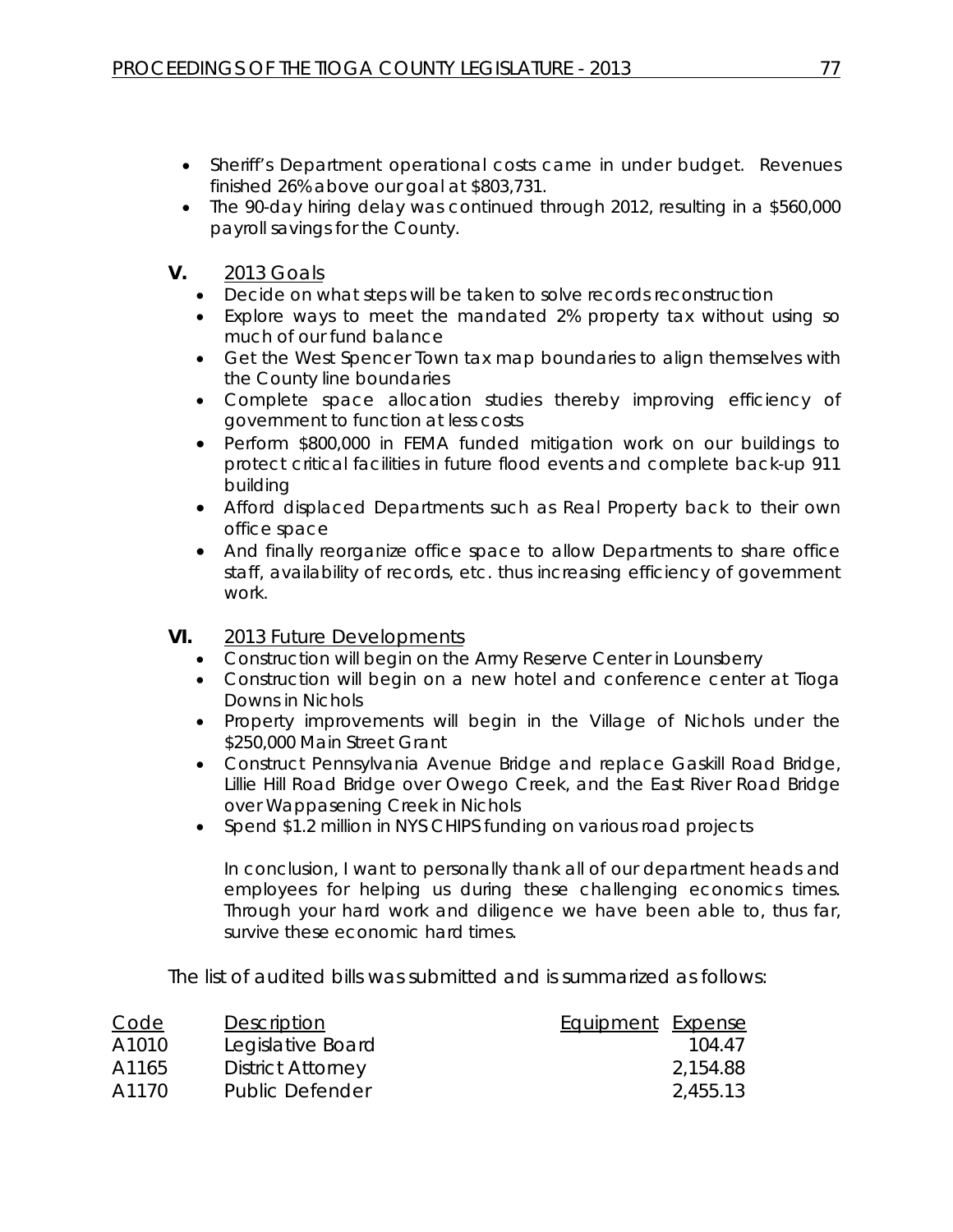| A1172 | <b>Assigned Counsel</b>                 |          | 9,375.00   |
|-------|-----------------------------------------|----------|------------|
| A1185 | <b>Medical Examiners/Coroners</b>       |          | 2,867.92   |
| A1325 | Treasurer                               |          | 3,442.06   |
| A1355 | <b>Assessments</b>                      |          | 2,117.00   |
| A1362 | <b>Tax Advertising/Expense</b>          |          | 11,333.90  |
| A1364 | <b>Expense of County Owned Property</b> |          | 4,988.00   |
| A1410 | <b>County Clerk</b>                     |          | 256.02     |
| A1411 | Department of Motor Vehicles            |          | 212.36     |
| A1420 | Law                                     |          | 4,548.00   |
| A1430 | Personnel                               |          | 4,511.50   |
| A1450 | Elections                               |          | 412.85     |
| A1490 | <b>Public Works Administration</b>      | 356.33   | 377.64     |
| A1620 | <b>Buildings</b>                        | 500.59   | 46,431.58  |
| A1621 | <b>Buildings</b>                        |          | 18,477.82  |
| A1680 | Information Technology                  |          | 30,471.48  |
| A2490 | <b>Community College Tuition</b>        |          | 60,611.98  |
| A2960 | <b>Education Handicapped Children</b>   |          | 240,514.98 |
| A3020 | Public Safety Comm E911 System          |          | 2,591.40   |
| A3110 | Sheriff                                 |          | 17,491.69  |
| A3140 | Probation                               |          | 7,461.01   |
| A3146 | Sex Offender Program                    |          | 9,240.00   |
| A3150 | Jail                                    |          | 47,598.13  |
| A3315 | Special Traffic Programs                |          | 1,021.58   |
| A3357 | FY11 NYS Homeland Security              | 2,845.20 |            |
| A3410 | Fire                                    | 278.04   | 4,269.65   |
| A3640 | <b>Emergency Management Office</b>      |          | 589.84     |
| A4010 | <b>Public Health Nursing</b>            |          | 32,563.79  |
| A4011 | <b>Public Health Administration</b>     |          | 2663.65    |
| A4012 | <b>Public Health Education</b>          |          | 391.08     |
| A4042 | <b>Rabies Control</b>                   |          | 695.94     |
| A4044 | Early Intervention                      |          | 24,603.47  |
| A4053 | Preventive/Primary Health Services      |          | 306.43     |
| A4054 | <b>Preventive Dental Services</b>       |          | 2,998.10   |
| A4064 | <b>Managed Care-Dental Services</b>     |          | 10,083.46  |
| A4070 | <b>Disease Control</b>                  |          | 3,376.27   |
| A4090 | <b>Environmental Health</b>             |          | 731.81     |
| A4210 | <b>Alcohol and Drug Services</b>        |          | 1,248.53   |
| A4211 | Council on Alcoholism                   |          | 10,999.34  |
| A4309 | Mental Hygiene Co Admin                 |          | 6,070.87   |
| A4310 | <b>Mental Health Clinic</b>             |          | 7,455.16   |
| A4311 | <b>Rehabilitation Support Services</b>  |          | 1,854.00   |
| A4320 | <b>Crisis Intervention Services</b>     |          | 10,000.00  |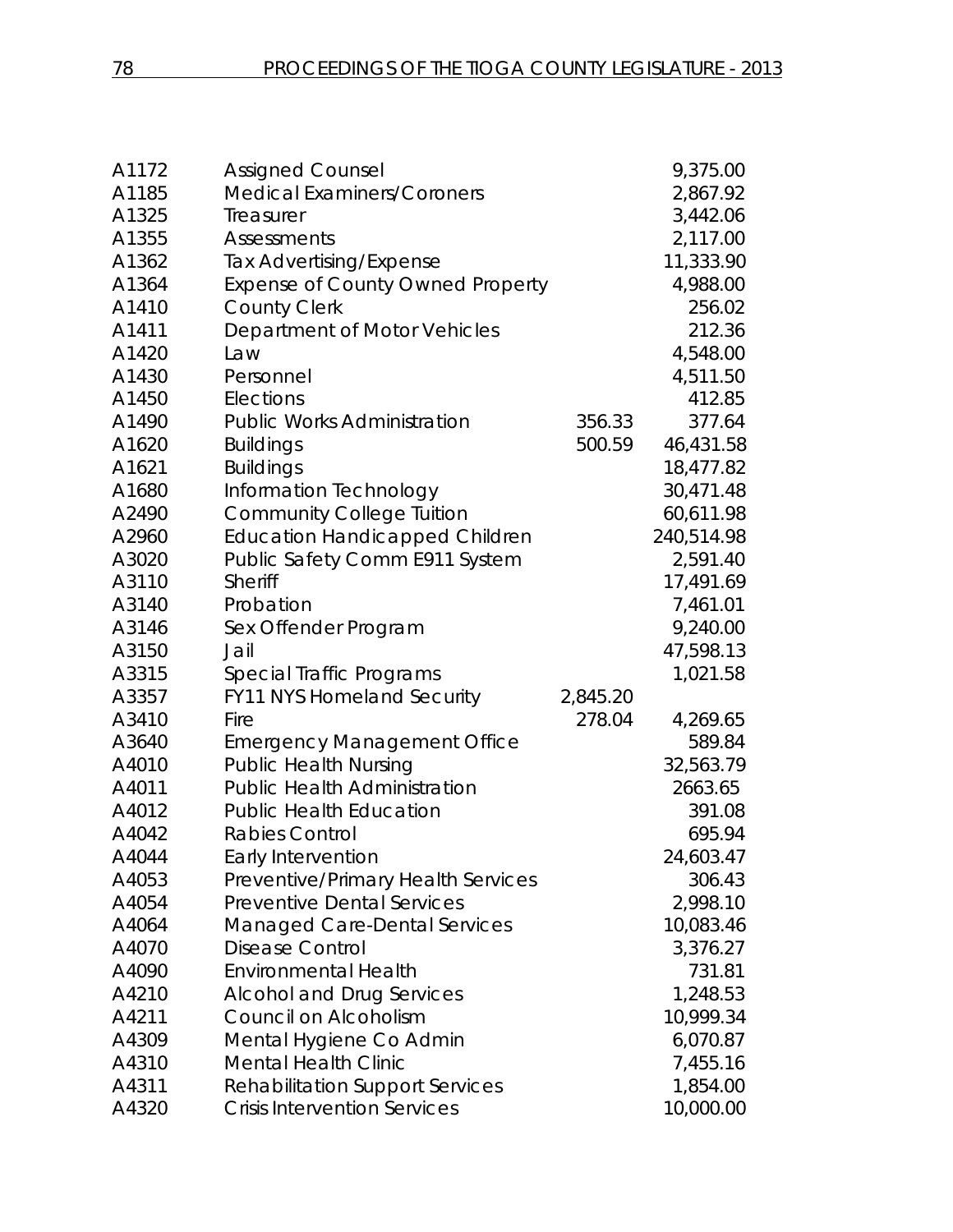| A4321                      | Intensive Case Management                | 1,451.09   |
|----------------------------|------------------------------------------|------------|
| A4333                      | Psycho Social Club                       | 25,000.00  |
| A5630                      | <b>Bus Operations</b>                    | 67,607.33  |
| A6010                      | Social Services Administration           | 97,901.70  |
| A6141                      | <b>Energy Crisis Assistance Programs</b> | 7,116.22   |
| A6422                      | <b>Economic Development</b>              | 253.81     |
| A8020                      | Planning                                 | 564.46     |
| A8025                      | Regional Planning 7-County Board         | 10,000.00  |
| A9060                      | <b>Health Insurance</b>                  | 2,191.44   |
| <b>SOLID WASTE FUND</b>    |                                          | 89,384.97  |
| <b>SPECIAL GRANT FUND</b>  |                                          | 3,595.23   |
| <b>COUNTY ROAD FUND</b>    |                                          | 54,407.48  |
| <b>CAPITAL FUND</b>        |                                          | 92,760.85  |
|                            | CONSOLIDATED HEALTH INSURANCE FUND       | 370,102.33 |
| <b>SELF-INSURANCE FUND</b> |                                          | 1,546.00   |
|                            |                                          |            |
|                            |                                          |            |

GRAND TOTAL \$ 1,479,832.84

Legislator Monell made a motion to approve the minutes of February 12 and 21, 2013, seconded by Legislator Sullivan, and carried.

Committee meeting reports are on file in the Legislative Clerk's Office and may be procured there by any interested person.

Chair Weston made the following appointments to the Workforce Investment Board:

> Shawn Yetter – 3/12/13-6/30/13 and 7/1/13-6/30/16 Kathleen Horner – 7/1/13-6/30/16

Committee meeting reports are on file in the Legislative Clerk's Office and may be procured there by any interested person.

Legislator Sullivan moved for the adoption of the following resolution, seconded by Legislator Standinger.

REFERRED TO: FINANCE COMMITTEE RESOLUTION NO. 51-13 *ERRONEOUS ASSESSMENT TOWN OF SPENCER*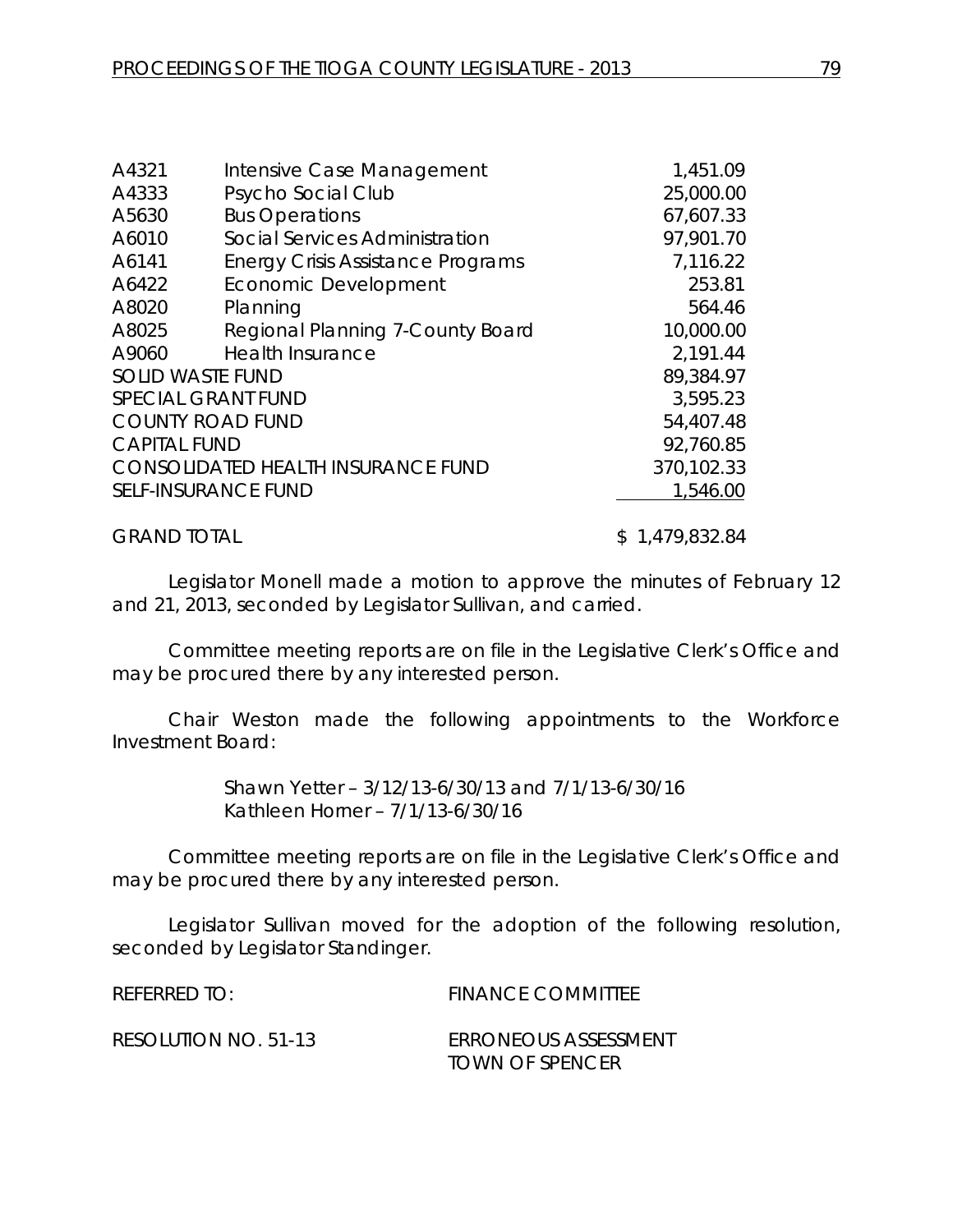WHEREAS: A Supreme Court Stipulation & Agreement for correction of the 2011assessment roll and refund overpayment of 2012 taxes stipulates that the assessment on property no. 1282, assessed to Raymond-Hadley Corporation on the 2012 tax roll of the Town of Spencer be reduced from \$1,320,000 to \$985,000, and property no. 319 assessed to Raymond-Hadley Corporation be reduced from \$680,000 to \$480,000; and

WHEREAS: A BUS. CTS exemption was applied to property no. 1282 on the 2011 assessment roll only, and the Real Property Director has instructed that the taxable assessment be calculated for the 2012 tax refund keeping the exemption and using the same calculations for the exemption as the assessor and has indicated that the reduced taxable value for property no. 1282 be \$528,550 for assessment year 2011-tax year 2012 only; and

WHEREAS: Taxes for properties no. 1282 and no. 319 were paid on 1/30/2012; be it therefore

RESOLVED: That the Tioga County Treasurer issue a refund of \$4,053.19 for overpayment of the 2012 taxes on properties no. 1282 (\$1,847.08) and no. 319 (\$2,206.11) to Hinman, Howard & Kattell, LLP as attorneys for Raymond-Hadley Corporation; and be it further

RESOLVED: That the erroneous town tax of \$780.67 be charged back to the Town of Spencer; and be it further

RESOLVED: That the erroneous solid waste tax of \$141.47 be charged back to the Solid Waste Fund; and be it further

RESOLVED: That the erroneous county tax of \$3,131.05 be charged to the proper account in the records of the County Treasurer.

#### ROLL CALL VOTE

Yes - Legislators Weston, Roberts, Standinger, Sullivan, Case, Hollenbeck, Huttleston, and Monell.

No – None.

Absent – Legislator Sauerbrey.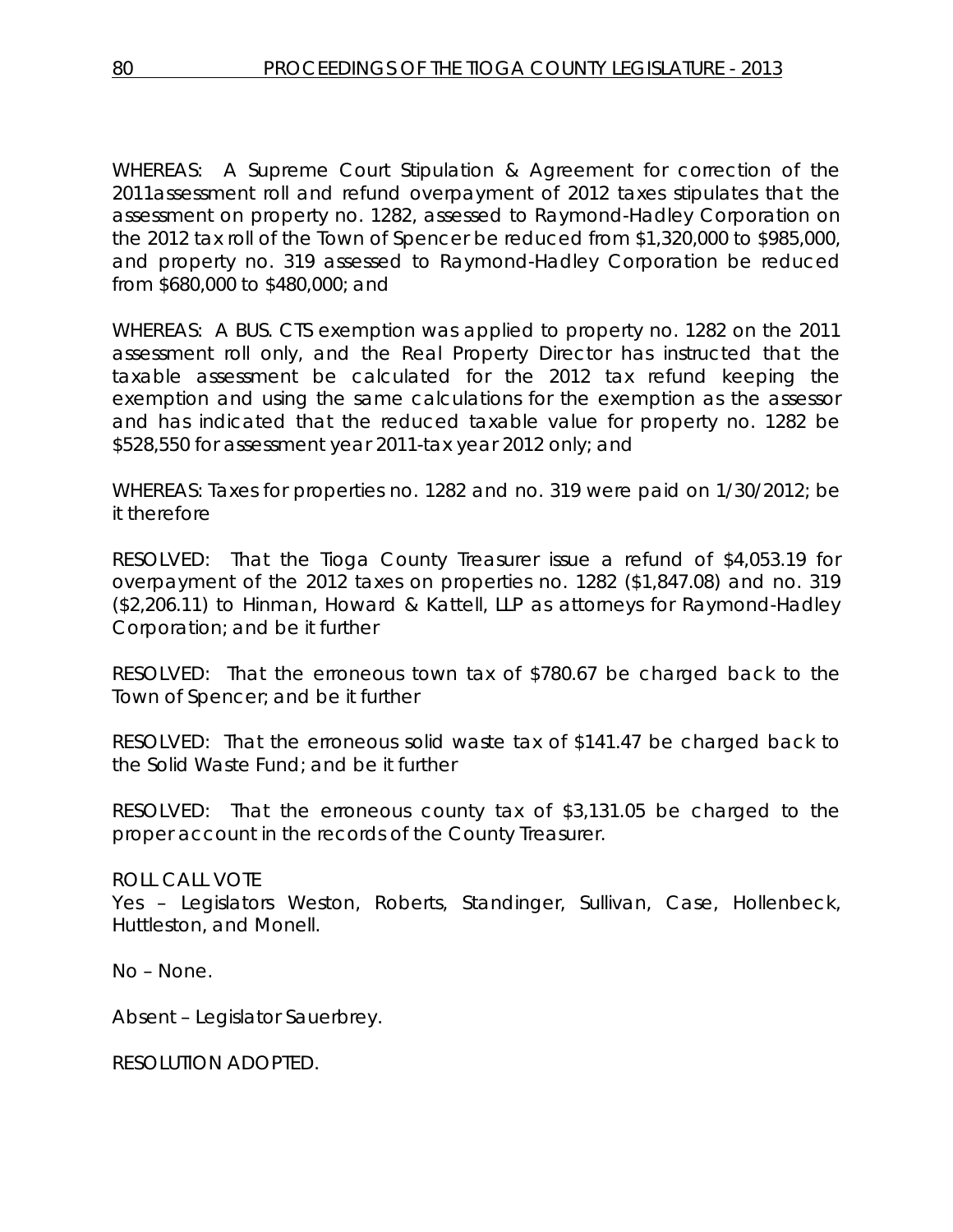| <b>REFERRED TO:</b> | <b>FINANCE COMMITTEE</b> |
|---------------------|--------------------------|
|                     |                          |

| RESOLUTION NO. 52-13 | ERRONEOUS ASSESSMENT |
|----------------------|----------------------|
|                      | TOWN OF SPENCER      |

WHEREAS: A Supreme Court Stipulation & Agreement for correction of the 2012 assessment roll and refund overpayment of 2013 taxes stipulates that the assessment on property no. 1282, assessed to Raymond-Hadley Corporation on the 2013 tax roll of the Town of Spencer be reduced from \$1,320,000 to \$985,000, and property no. 319 assessed to Raymond-Hadley Corporation be reduced from \$680,000 to \$480,000; and

WHEREAS: Taxes for properties no. 1282 and no. 319 were paid to the Town of Spencer Tax Collector on 1/28/13; be it therefore

RESOLVED: That the Town of Spencer Tax Collector issue a refund of \$6,037.22 for overpayment of the 2013 taxes on properties no. 1282 (\$3,780.31) and no. 319 (\$2,256.91) to Hinman, Howard & Kattell, LLP as attorneys for Raymond-Hadley Corporation; and be it further

RESOLVED: That the erroneous town tax of \$1,256.46 be charged back to the Town of Spencer; and be it further

RESOLVED: That the erroneous solid waste tax of \$201.16 be charged back to the Solid Waste Fund; and be it further

RESOLVED: That the erroneous county tax of \$4,579.60 be charged to the proper account in the records of the County Treasurer.

ROLL CALL VOTE Yes – Legislators Weston, Roberts, Standinger, Sullivan, Case, Hollenbeck, Huttleston, and Monell.

No – None.

Absent – Legislator Sauerbrey.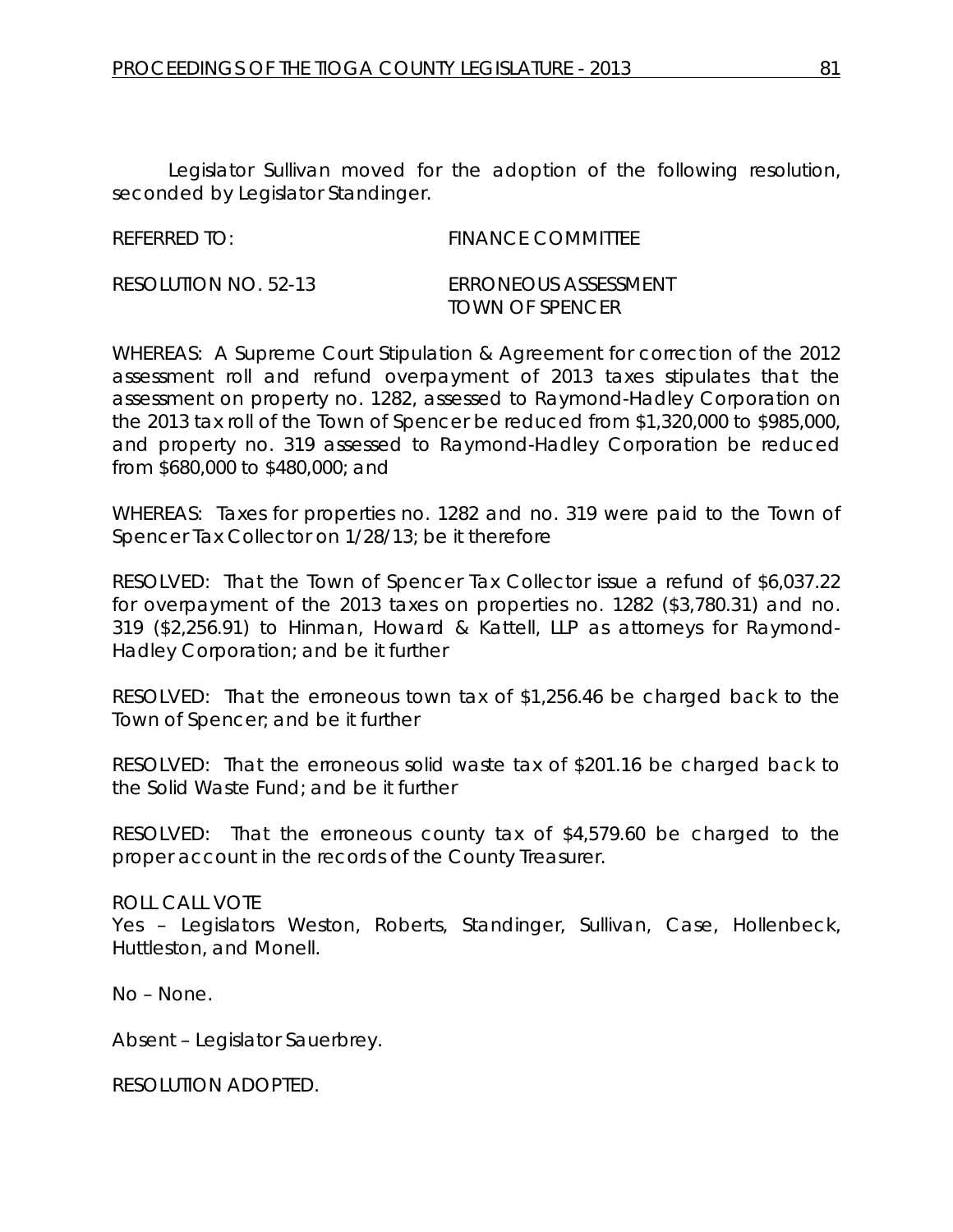| <b>REFERRED TO:</b> | <b>FINANCE COMMITTEE</b> |
|---------------------|--------------------------|

RESOLUTION NO. 53-13 *ERRONEOUS ASSESSMENT TOWN OF OWEGO*

WHEREAS: An application for credit and refund of property taxes on property No. 4412, assessed to Carl & Carolyn Andreasen on the 2013 tax roll of the Town of Owego indicates that a 2012 DEC penalty was assessed erroneously; and

WHEREAS: The erroneous 2012 DEC penalty amount of \$88.33 was added as an omitted tax to the 2013 tax bill for property No. 4412; and

WHEREAS: The 2013 tax bill including the erroneous penalty amount for property No. 4412 was paid to the Town of Owego Tax Collector on 1/24/13; be it therefore

RESOLVED: That a refund of \$88.33 be issued to Carl & Carolyn Andreasen by the Tioga County Treasurer; and be it further

RESOLVED: That the erroneous town tax of \$18.62 be charged back to the Town of Owego; and be it further

RESOLVED: That the erroneous solid waste tax of \$2.69 be charged back to the Solid Waste Fund; and be it further

RESOLVED: That the erroneous county tax of \$67.02 be charged to the proper accounts in the records of the County Treasurer.

### ROLL CALL VOTE

Yes - Legislators Weston, Roberts, Standinger, Sullivan, Case, Hollenbeck, Huttleston, and Monell.

No – None.

Absent – Legislator Sauerbrey.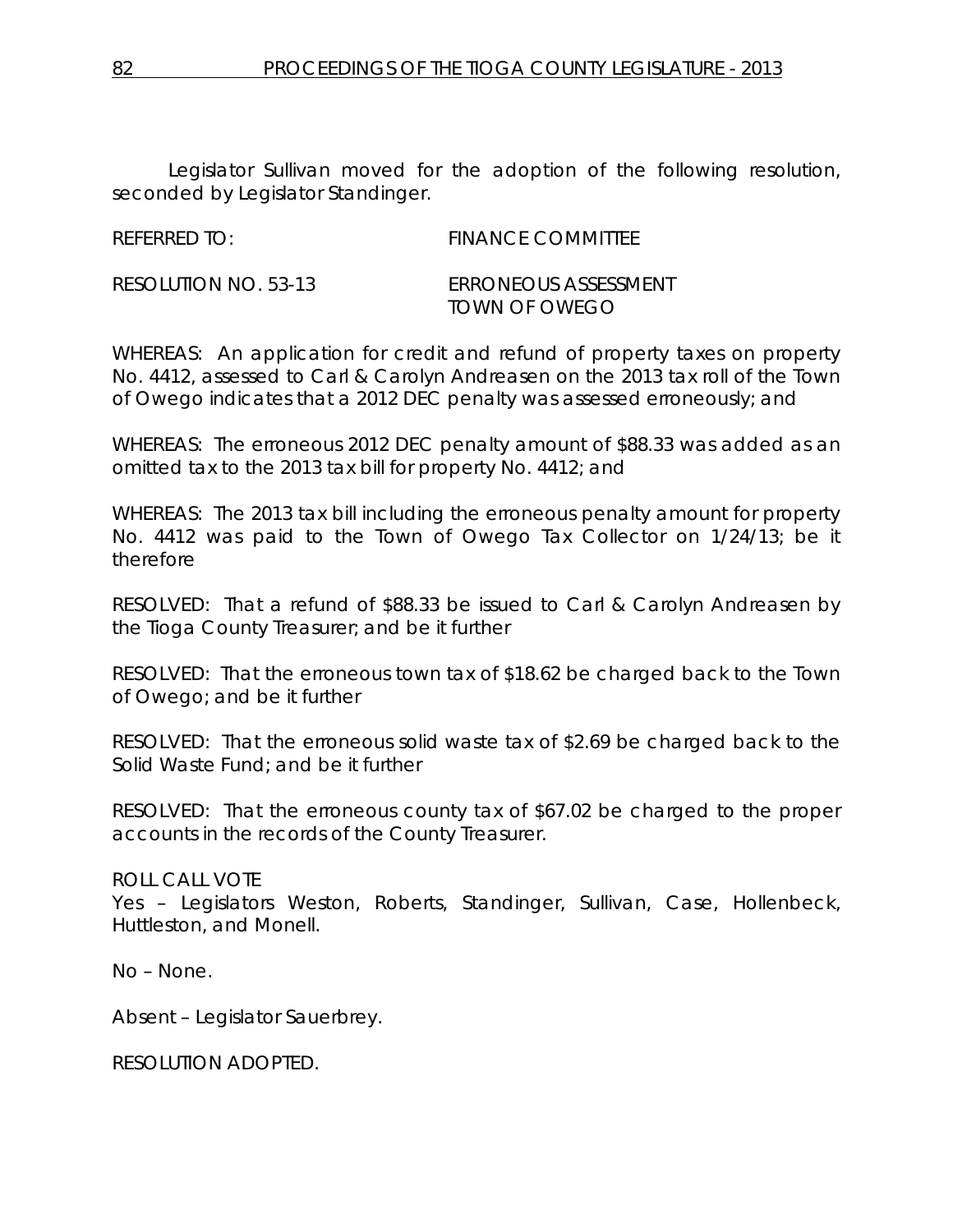REFERRED TO: FINANCE COMMITTEE

RESOLUTION NO. 54-13 *ERRONEOUS ASSESSMENT TOWN OF TIOGA*

WHEREAS: An application for corrected tax roll indicates that parcel No. 1836 in the Town of Tioga assessed to Gerald R & Linda D Hyatt on the 2013 tax roll of the Town of Tioga is erroneous in that since a survey of a neighboring parcel was done, the parcel no longer exists; and

WHEREAS: Gerald & Linda Hyatt paid the taxes on parcel #1836 in the Town of Tioga for the year 2013 to the Town of Tioga tax collector on 1/14/13; be it therefore

RESOLVED: That a refund of \$36.18 be issued to Gerald & Linda Hyatt by the Town of Tioga Tax Collector; and be it further

RESOLVED: That the erroneous town tax of \$9.68 be charged back to the Town of Tioga, and the erroneous fire tax of \$2.42 be charged back to the Tioga Fire District; and be it further

RESOLVED: That the erroneous solid waste tax of \$1.01 be charged back to the Solid Waste Fund; and be it further

RESOLVED: That the erroneous county tax of \$23.07 be charged to the proper account in the records of the County Treasurer.

ROLL CALL VOTE

Yes – Legislators Weston, Roberts, Standinger, Sullivan, Case, Hollenbeck, Huttleston, and Monell.

No – None.

Absent – Legislator Sauerbrey.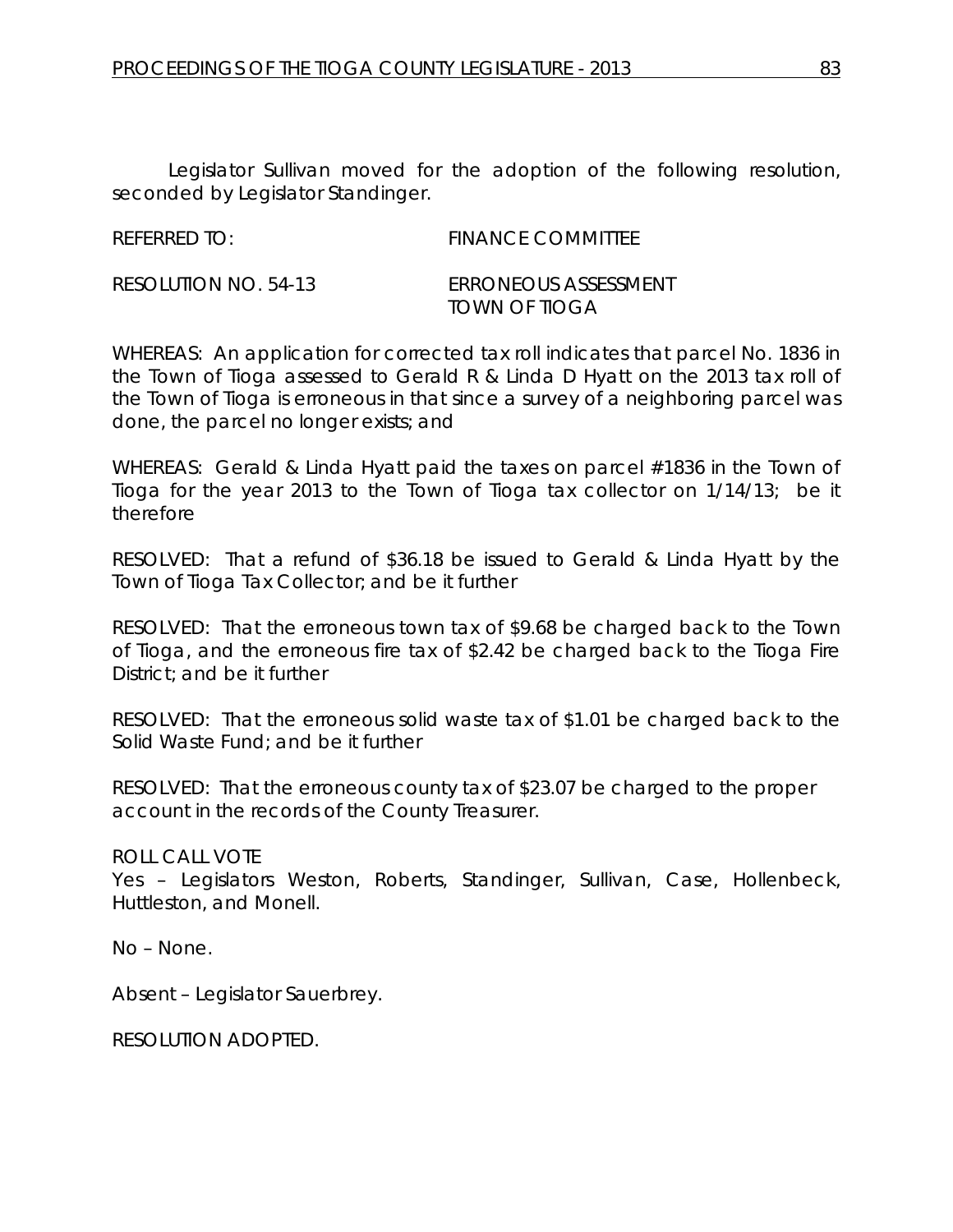| <b>REFERRED TO:</b> | <b>FINANCE COMMITTEE</b> |
|---------------------|--------------------------|
|                     |                          |

| RESOLUTION NO. 55-13 | <b>ERRONEOUS ASSESSMENT</b> |
|----------------------|-----------------------------|
|                      | TOWN OF NEWARK VALLEY       |

WHEREAS: An application for corrected tax roll indicates that property no. 664 assessed to Ellen Fogle, and property no. 2058 assessed to Darlean Carpenter on the 2013 tax roll of the Town of Newark Valley are erroneous in that the assessor transposed the class codes, thereby adding the house that belongs on property no. 664 to property no. 2058, and incorrectly classifying property no. 664 as vacant land; and

WHEREAS: The 2013 town and county bills for these properties have not yet been paid to the Town of Newark Valley tax collector; be it therefore

RESOLVED: That a new bill be issued to Ellen Fogle for property no. 664, and a new bill be issued to Darlean Carpenter for property no. 2058 by the Town of Newark Valley tax collector as follows:

|                    | Fogle Bill $\#867/A$ cct 664 | Carpenter Bill #649/Acct 2058 |
|--------------------|------------------------------|-------------------------------|
| County             | 844.22                       | 83.12                         |
| Recycle            | 37.12                        | 3.65                          |
| Townwide           | 334.94                       | 32.98                         |
| Return School      | 1,422.93                     | 199.42                        |
| Newark Valley Fire | 101.61                       | 10.00                         |
|                    | \$2,740.82                   | \$329.17                      |

### ROLL CALL VOTE

Yes – Legislators Weston, Roberts, Standinger, Sullivan, Case, Hollenbeck, Huttleston, and Monell.

No – None.

Absent – Legislator Sauerbrey.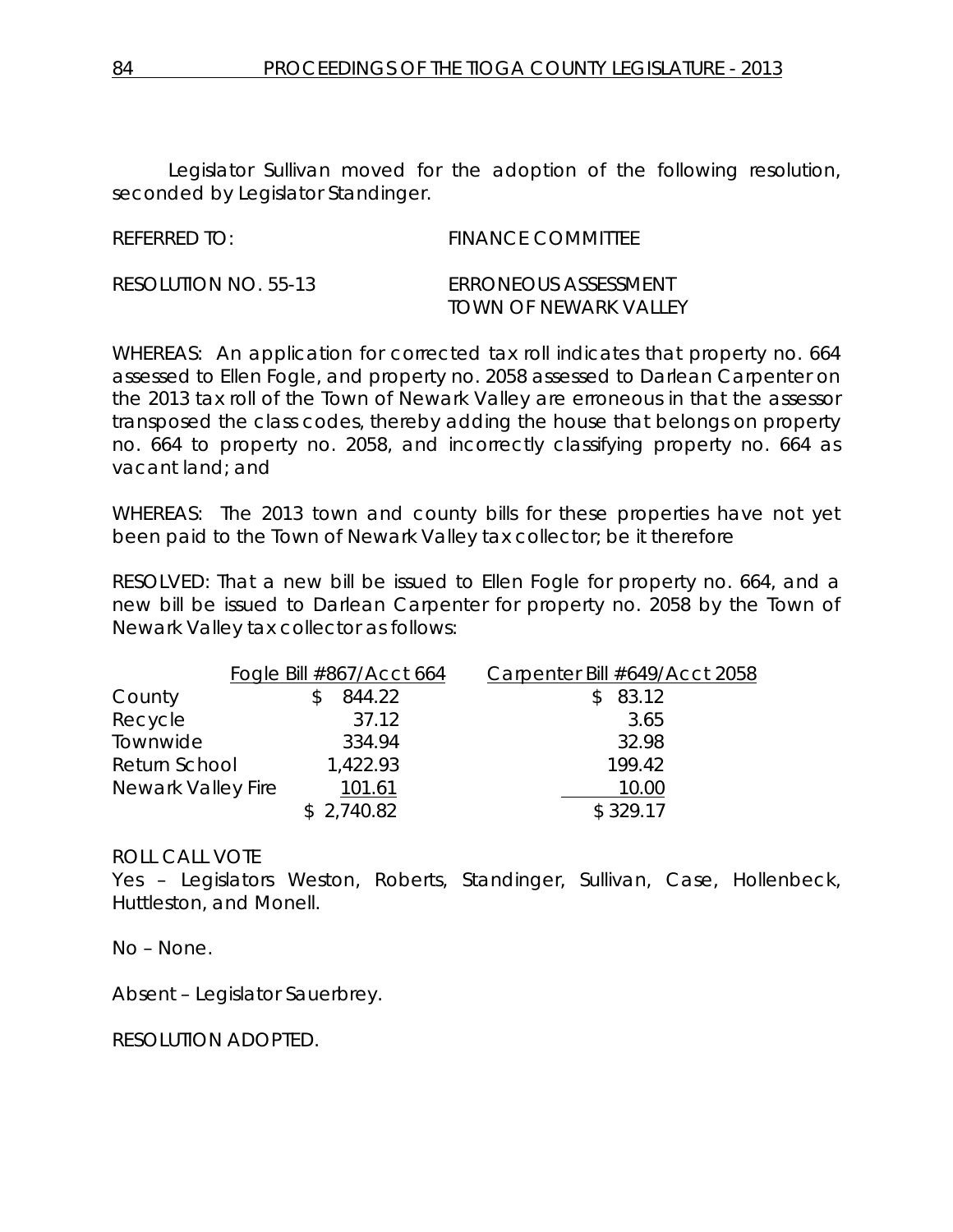| RFFFRRFD TO: I        | <b>FD&amp;P COMMITTEE</b><br>PUBLIC SAFFTY COMMITTEE       |
|-----------------------|------------------------------------------------------------|
| RESOLUTION NO. 56-13. | RESOLUTION TO SUPPORT SUSOUFHANNA<br>RAIN AND STREAM GAGES |

WHEREAS: There are currently a series of sixteen rain gages and eighteen stream gages in the Susquehanna River Basin all of which are federally funded; and

WHEREAS: Three rain gages and three stream gages are located within in Tioga County – 2 each in Owego and 1 each in Waverly; and

WHEREAS: All these stream and river gages are maintained and operated by the US Geological Survey to generate real-time data needed by the National Weather Service in forecasting river levels and consequently issuing timely, accurate early flood warnings; and

WHEREAS: Data collected from the gages are used by emergency managers, local officials, and citizens to make critical decisions to protect life and property; and

WHEREAS: The Susquehanna River is one of the most flood prone river basins of the country, with more than 80 percent of the over 1,400 municipalities in the basin region located within the designated flood-prone area; and

WHEREAS: Tioga County was subject to a devastating record flood in 2006, which was exceeded by the second, more damaging flood of record in 2011; and

WHEREAS: The 2011 flood event alone caused hundreds of millions in damage due to property loss, economic impacts, and infrastructure damage; and

WHEREAS: The community is still recovering from the 2011 flood; and

WHEREAS: We were fortunate not to have experienced loss of life during the 2011 flooding, due in substantial part to have sufficient advance warning to allow for orderly evacuations; and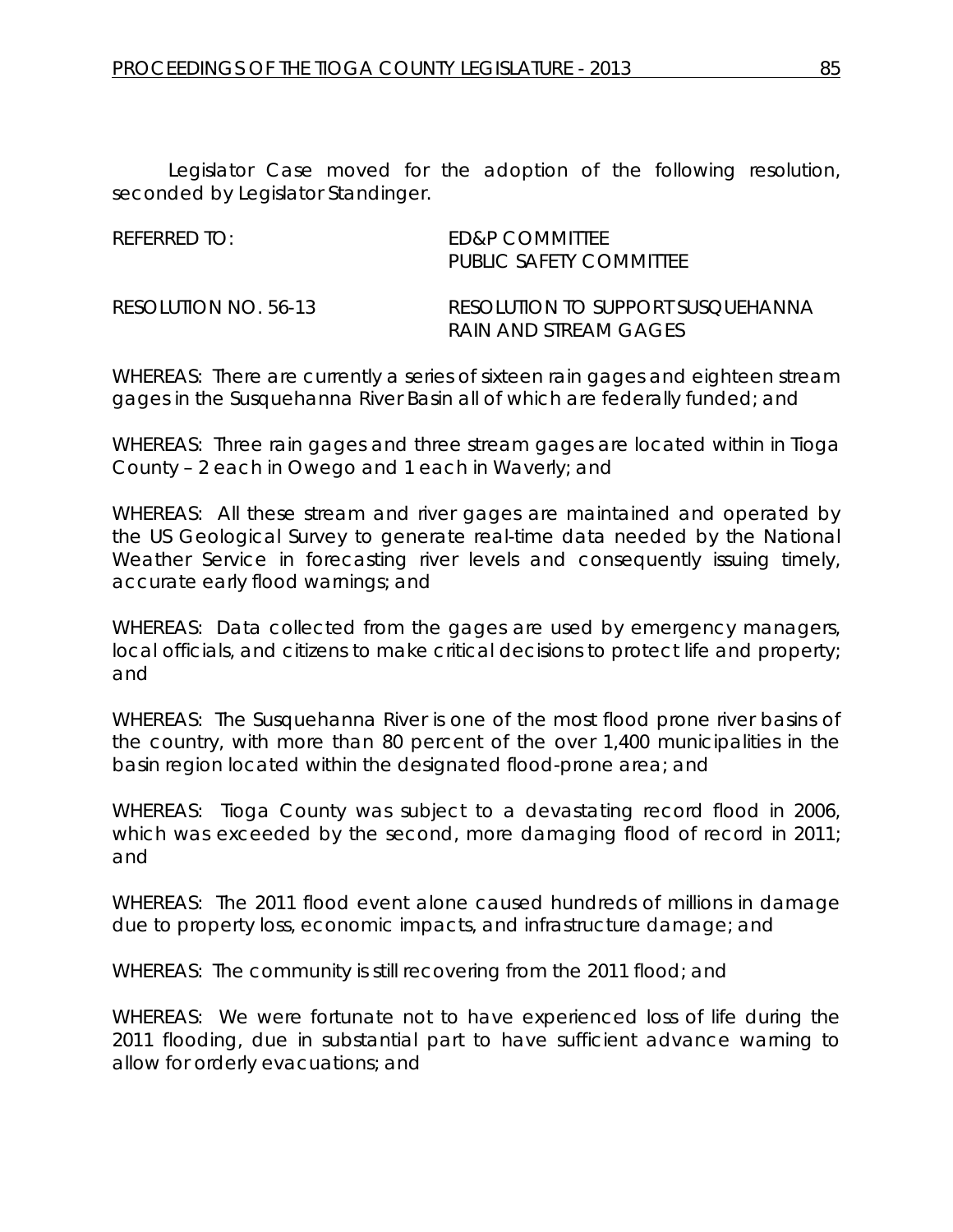WHEREAS: According to our recently adopted Hazard Mitigation Plan there is the potential for \$6.6 billion in damage in Tioga County alone from a future flood event; and

WHEREAS: The annual cost to the Federal government to maintain this vital gage system for the entire Susquehanna River is approximately \$215,000;

WHEREA: Funding for these vital gages is uncertain from year to year; therefore be it

RESOLVED: That the Tioga County Legislature does hereby urgently call for the Federal government to make a firm, long-term commitment to funding this critical rain and stream gage system and directs submittal of this resolution to Tioga County's federally elected representatives.

ROLL CALL VOTE Yes – Legislators Weston, Roberts, Standinger, Sullivan, Case, Hollenbeck, Huttleston, and Monell.

No – None.

Absent – Legislator Sauerbrey.

#### RESOLUTION ADOPTED.

Legislator Case moved for the adoption of the following resolution, seconded by Legislator Monell.

| RFFFRRFD TO: I      | <b>FD&amp;P COMMITTEE</b><br>AGRICULTURE COMMITTEE                          |
|---------------------|-----------------------------------------------------------------------------|
| RESOLUTION NO 57-13 | AUTHORIZE 2013 REQUESTS FOR INCLUSION OF<br>LANDS IN AGRICULTURAL DISTRICTS |

WHEREAS: In accordance with §303-B of the NYS Agricultural and Markets Law 25-AA, the Tioga County Planning Department has solicited agricultural land owners to request inclusion of lands in agricultural districts; and

WHEREAS: Tioga County Planning has received requests for inclusion of land in agricultural districts and prepared the required report listing these requests, which are located within the Spencer and North Tioga Agricultural Districts, and total nearly 300 acres; and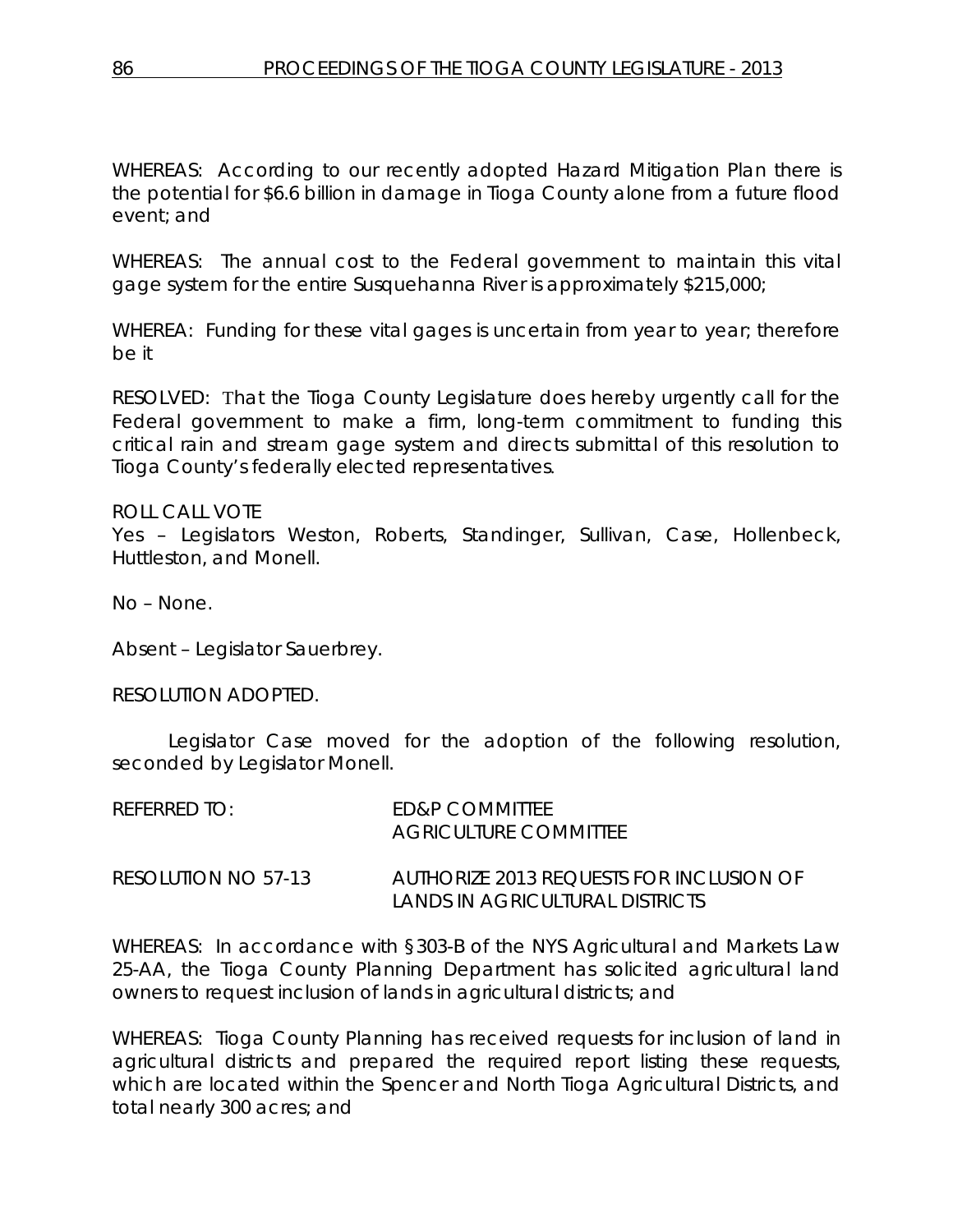WHEREAS: The Tioga County Agricultural and Farmland Protection Board has reviewed said report and determined that the land to be included consists of viable agricultural land and its inclusion will serve the public interest by helping to maintain a viable agricultural industry within the district and therefore recommends County Legislature approval of inclusion of lands into their respective agricultural districts; and

WHEREAS: The Tioga County Legislature has held the required public hearing and no opposition was heard; therefore be it

RESOLVED: That the Tioga County Legislature approve the 2013 requests for inclusion of land listed in said report into the Spencer and North Tioga Agricultural Districts, and be it further

RESOLVED: That the Tioga County Legislature directs the Tioga County Planning Department to submit said report to the Commissioner of NYS Department of Agriculture and Markets for final certification.

ROLL CALL VOTE

Yes – Legislators Weston, Roberts, Standinger, Sullivan, Case, Hollenbeck, Huttleston, and Monell.

No – None.

Absent – Legislator Sauerbrey.

RESOLUTION ADOPTED.

Legislator Case moved for the adoption of the following resolution, seconded by Legislator Sullivan.

REFERRED TO: ED&P COMMITTEE

RESOLUTION NO. 58-13 *RESOLUTION TO AUTHORIZE ACCEPTANCE OF NYS DEPT OF AGRICULTURE & MARKETS GRANT FOR COUNTY AGRICULTURAL AND FARMLAND PROTECTION PLAN UPDATE*

WHEREAS: Per resolution 255-09 the Tioga County Legislature approved application to NYS Department of Agriculture & Markets to update Tioga County's 1999 Agricultural and Farmland Protection Plan; and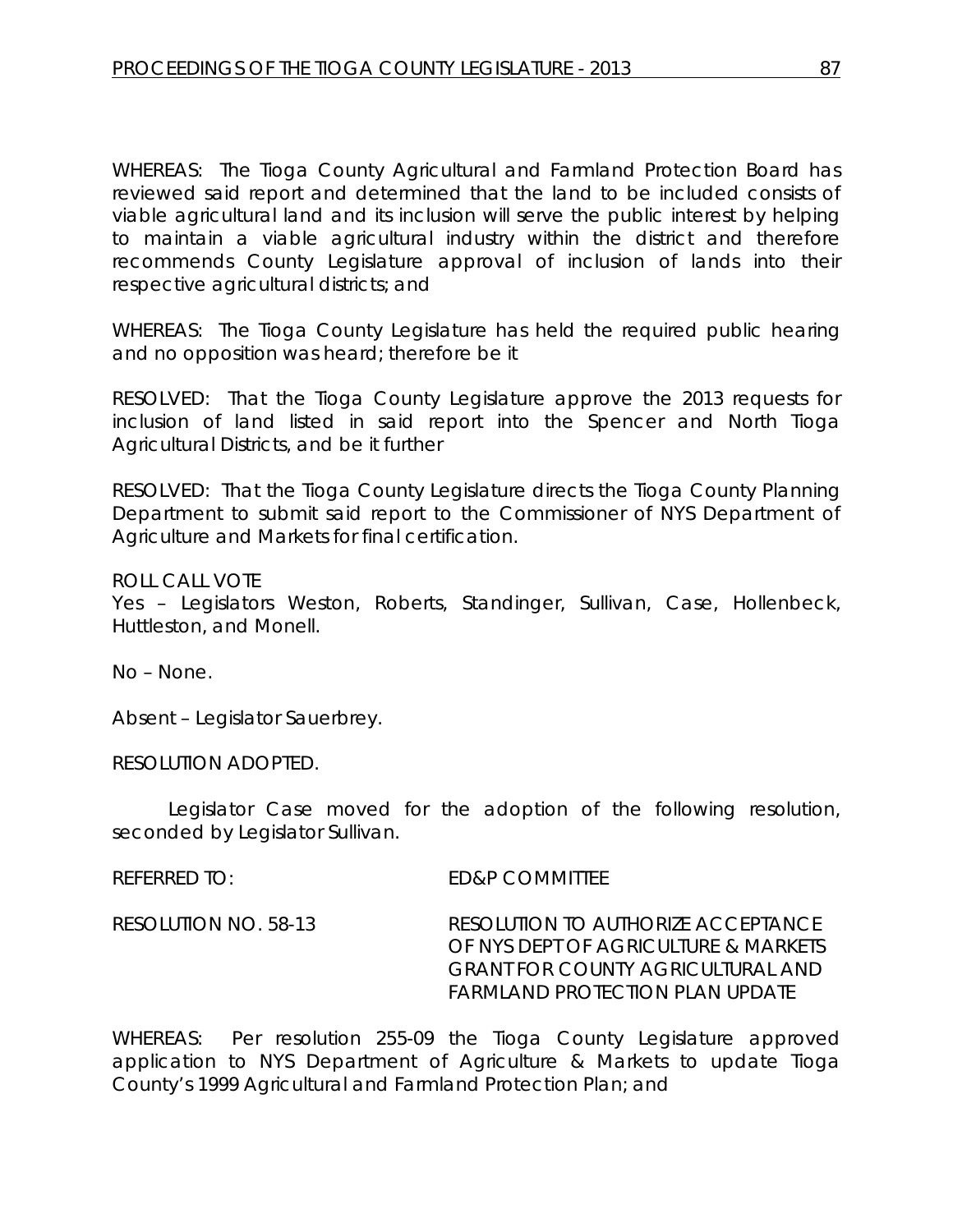WHEREAS: Tioga County has received award notification and state contract for said grant from NYS DOS in the amount of \$15,000, with a total project cost of \$30,000; and

WHEREAS: The required local match is made up of \$7,000 cash match from Planning Department \$2,000, Tioga County SWCD \$3,000 and Tioga County Cornell Cooperative Extension \$2,000, as well as in-kind services totaling \$8,000 from all three parties; and

WHEREAS: The \$22,000 cash will be used to pay a consultant (to be selected and contracted) to develop the plan update; and

WHEREAS: Tioga County Planning Department will handle project management, coordination and administration of this grant; therefore be it

RESOLVED: That the Tioga County Legislature does hereby accept said grant funds in the amount of \$15,000, and approves expenditure of county cash match and in-kind services; and be it further

RESOLVED: That the Tioga County Legislature authorizes the Chair of the Legislature to sign all associated grant/contract paperwork and that said funds be appropriated to the following accounts:

| From: NYS Ag Markets Grant Revenue Account A3905.00 | \$15,000 |
|-----------------------------------------------------|----------|
|                                                     |          |

To: NYS Ag Markets Grant Account A8752.40-140 \$15,000

ROLL CALL VOTE

Yes – Legislators Weston, Roberts, Standinger, Sullivan, Case, Hollenbeck, Huttleston, and Monell.

No – None.

Absent – Legislator Sauerbrey.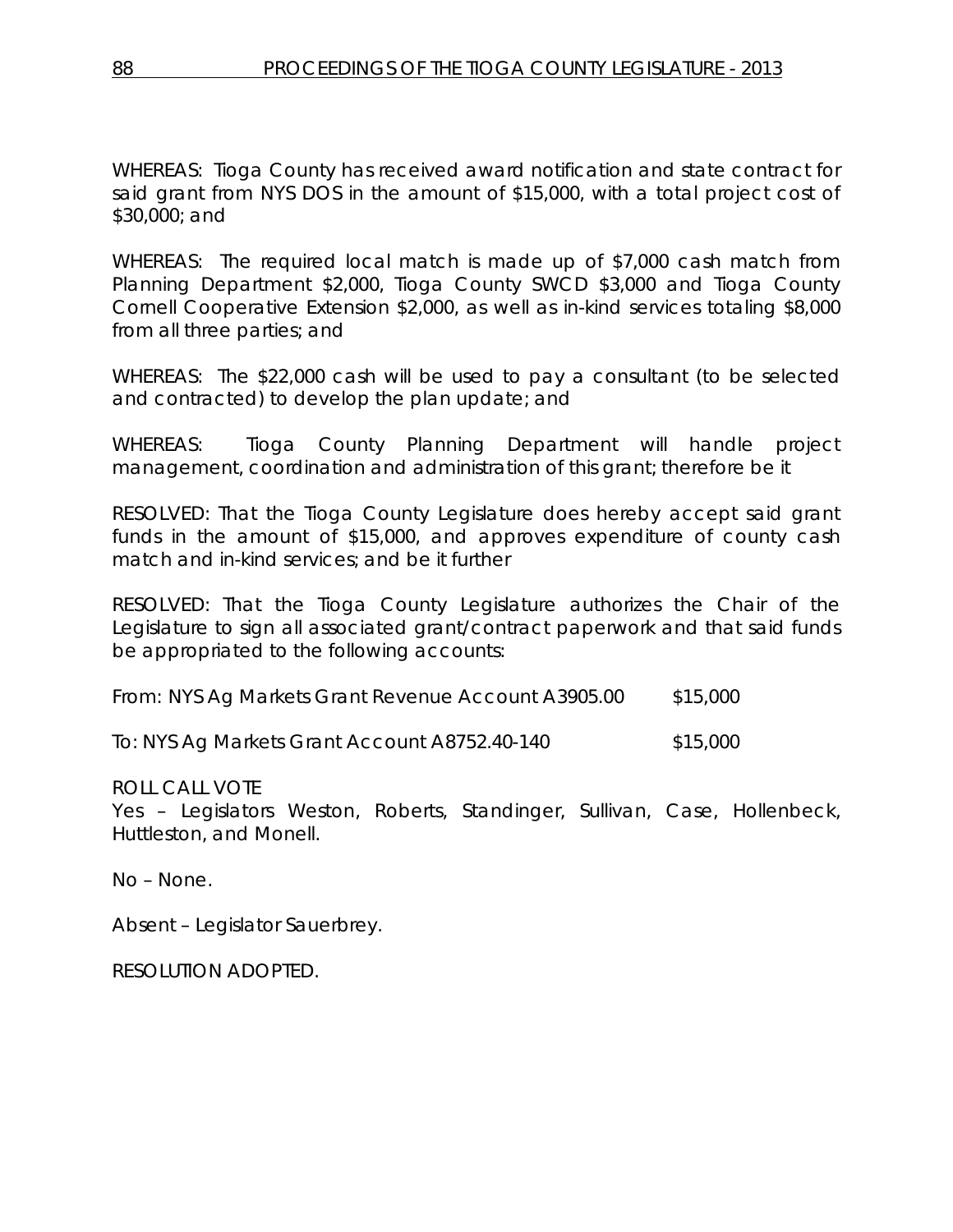Legislator Case moved for the adoption of the following resolution, seconded by Legislator Sullivan.

### REFERRED TO: ED&P COMMITTEE

RESOLUTION NO. 59-13 *AUTHORIZE ACCEPTANCE OF A \$250,000.00 2012 NEW YORK STATE MAIN STREET PROGRAM GRANT FOR VILLAGE OF NICHOLS*

WHEREAS: The New York State Housing Trust Fund Corporation's Office of Community Renewal (OCR) through the New York State Main Street Program has approved the award to Tioga County in the amount of \$250,000.00 for the Nichols Downtown Revitalization Program; and

WHEREAS: This grant has been approved for funding for \$217,375.00 interior and exterior renovations, \$15,000.00 in Streetscape Enhancements and \$17,625.00 in Administrative funding for the approved Nichols Downtown Revitalization Program, and

WHEREAS: The Village of Nichols and Tioga County supports the revitalization of commercial and residential uses that make up the downtown or "main street" areas of the Village of Nichols , and

WHEREAS: The Village of Nichols supports this program through approval of a Resolution on 11/28/12, and

WHEREAS: The Tioga County Legislature approved the application and administration of this grant through Resolution #146-12, therefore be it

RESOLVED: That the Tioga County Legislative Chair is authorized to sign any and all documents related to this grant and that the Tioga County Legislature hereby authorizes the acceptance of said grant and authorizes the following fund transfers:

|     | From: CE3990.12 NYS 2012 Nichols Main Street Program | \$250,000.00 |
|-----|------------------------------------------------------|--------------|
| IO: | CE8510.12 NYS 2012 Nichols Main Street Program       | \$250,000.00 |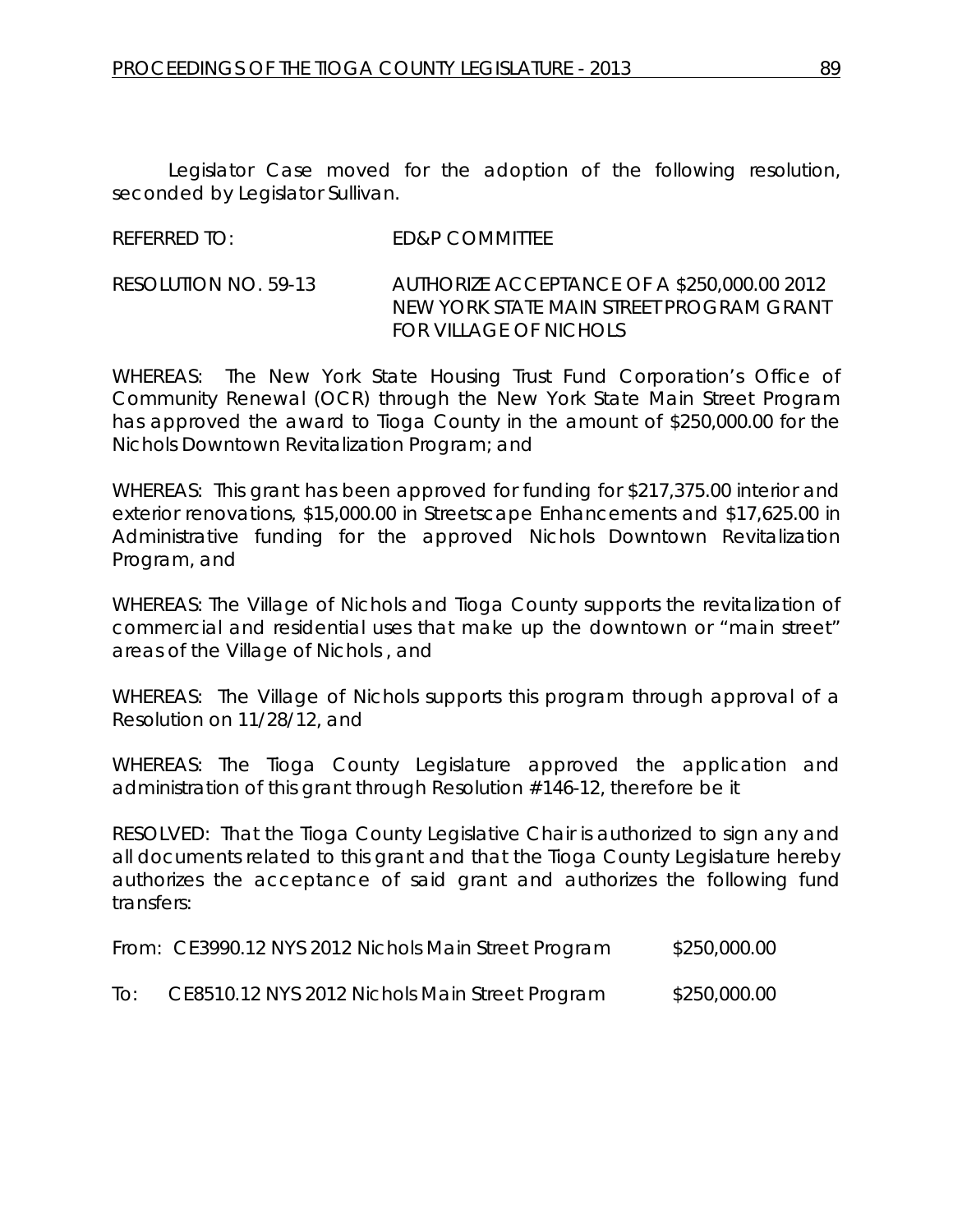Yes – Legislators Weston, Roberts, Standinger, Sullivan, Case, Hollenbeck, Huttleston, and Monell.

No – None.

Absent – Legislator Sauerbrey.

RESOLUTION ADOPTED.

Legislator Roberts moved for the adoption of the following resolution, seconded by Legislator Standinger.

| $R$ FFFRRFD TO:      | PUBLIC SAFETY COMMITTEE                                                                                                                  |
|----------------------|------------------------------------------------------------------------------------------------------------------------------------------|
| RESOLUTION NO. 60-13 | AUTHORIZE THE ACCEPTANCE OF THE<br>ROUND 2 STATEWIDE INTEROPERABLE<br>COMMUNICATIONS GRANT CONTRACT –<br><b>FIRE COORDINATORS OFFICE</b> |

WHEREAS: The NYS Division of Homeland Security and Emergency Services has awarded Tioga County a Round–2 Interoperable Communications Grant in the amount of \$2,342,000.00; and

WHEREAS: The Tioga County Emergency Services Communications System is currently over 20 years old and is no longer able to adequately serve the needs and safety of the Police, Fire and Ambulance Services of Tioga County; and

WHEREAS: In 2011 Tioga County employed the consulting firm of Blue Wing Communications to perform a Radio Communication System Analysis, to perform research and make recommendations and produce a communications update plan for the future of Tioga County emergency communications; and

WHEREAS: Accepting this Interoperable Communications Grant will provide the initial infrastructure updates recommended in the Blue Wing Plan and provide critical interoperability improvements that will electronically link Tioga County to all of our New York State contiguous Counties and to enhance the safety of all Emergency Services Personnel by providing additional interoperable communications frequencies in multiple communications bands; and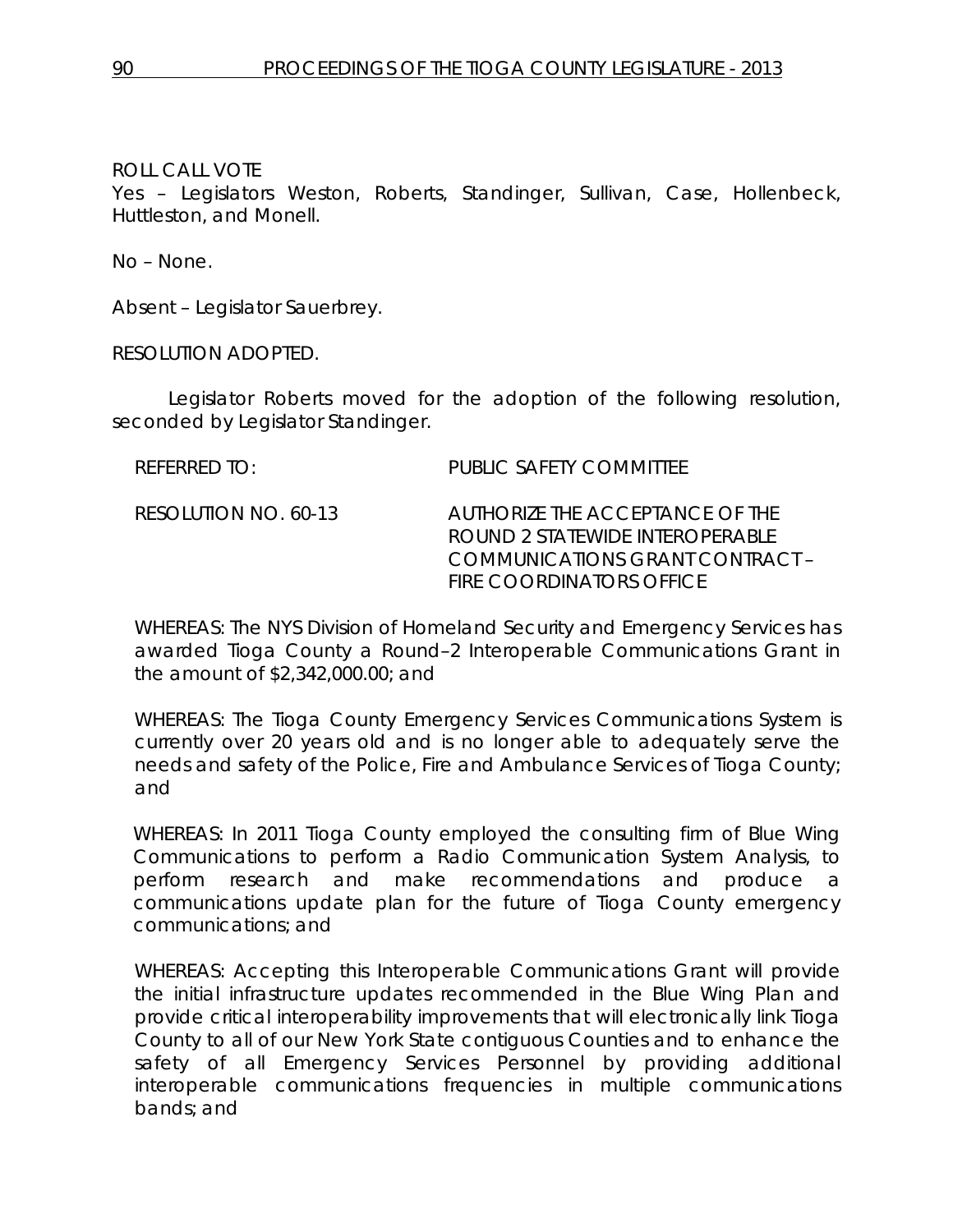WHEREAS: This Grant requires no matching funds to be obligated by Tioga County; therefore be it

RESOLVED: That the Chair of the Tioga County Legislature be permitted upon approval of the Tioga County Attorney to sign the contract accepting this New York State Round–2 Interoperable Communications Grant Contract in the amount of \$2,342,000.00.

ROLL CALL VOTE

Yes – Legislators Weston, Roberts, Standinger, Sullivan, Case, Hollenbeck, Huttleston, and Monell.

No – None.

Absent – Legislator Sauerbrey.

RESOLUTION ADOPTED.

Legislator Hollenbeck moved for the adoption of the following resolution, seconded by Legislator Case.

| REFERRED TO:         | ADMINISTRATIVE SERVICES COMMITEE<br>INFORMATION TECHNOLOGY                                          |
|----------------------|-----------------------------------------------------------------------------------------------------|
| RESOLUTION NO. 61-13 | AUTHORIZE LEASE AGREEMENT BETWEEN TIOGA<br>COUNTY AND TOMPKINS COUNTY FOR RECORDS<br><i>STORAGE</i> |

WHEREAS: Tioga County has microfilm and papers records that are currently housed at Iron Mountain located in Pennsylvania; and

WHEREAS: Tompkins County has recently obtained bunker space at the former Seneca Army Depot now owned by Finger Lakes Technologies Group and is willing to rent space to Tioga County to house microfilm and paper records for a yearly fee of One Hundred Dollars (\$100.00) at a significant cost savings to Tioga County; and

WHERAS: The Tioga County Attorney has reviewed the contract and has approved to its form; therefore be it

RESOLVED: That the Chair of the Tioga County Legislature sign this Agreement.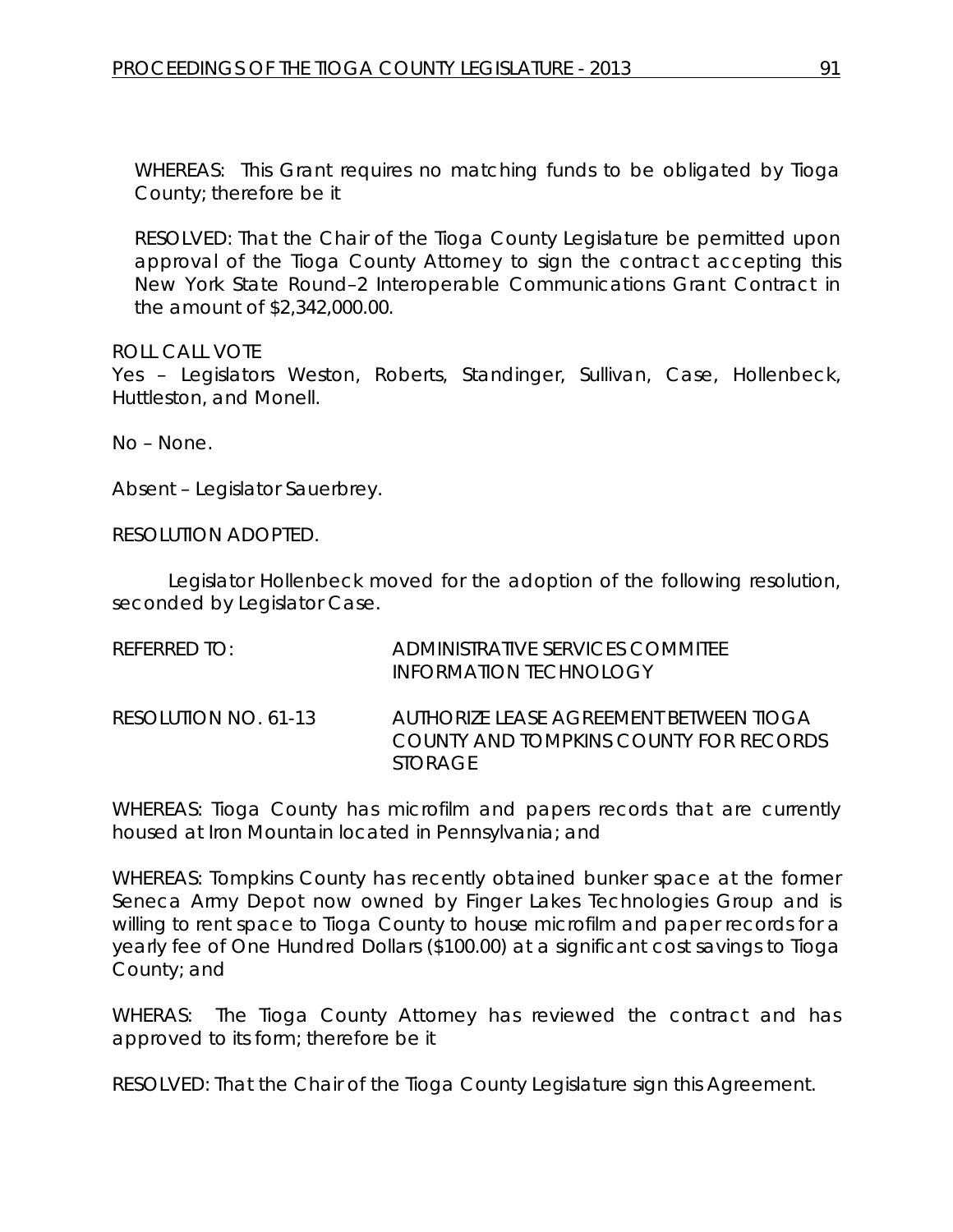Yes – Legislators Weston, Roberts, Standinger, Sullivan, Case, Hollenbeck, Huttleston, and Monell.

No – None.

Absent – Legislator Sauerbrey.

RESOLUTION ADOPTED.

Legislator Roberts moved for the adoption of the following resolution, seconded by Legislator Standinger.

| REFERRED TO:         | PUBLIC SAFETY COMMITTEE<br><b>FINANCE COMMITTEE</b>     |
|----------------------|---------------------------------------------------------|
| RESOLUTION NO. 62-13 | CONTINGENCY FUNDING FOR<br><b>JAIL MEDICAL EXPENSES</b> |

WHEREAS: The Sheriff is experiencing higher Medical Expenses than expected in the Jail; and

WHEREAS: Budgeted funds to cover these expenses within the 2013 Jail Budget have been nearly exhausted, now therefore be it

RESOLVED: That the following contingency funds be appropriated as follows:

|     | From: A1990.40-715 Contingency              | \$60,000 |
|-----|---------------------------------------------|----------|
| To: | Jail Account A3150.40.370 (Medical Expense) | \$60,000 |

ROLL CALL VOTE

Yes – Legislators Weston, Roberts, Standinger, Sullivan, Case, Hollenbeck, Huttleston, and Monell.

No – None.

Absent – Legislator Sauerbrey.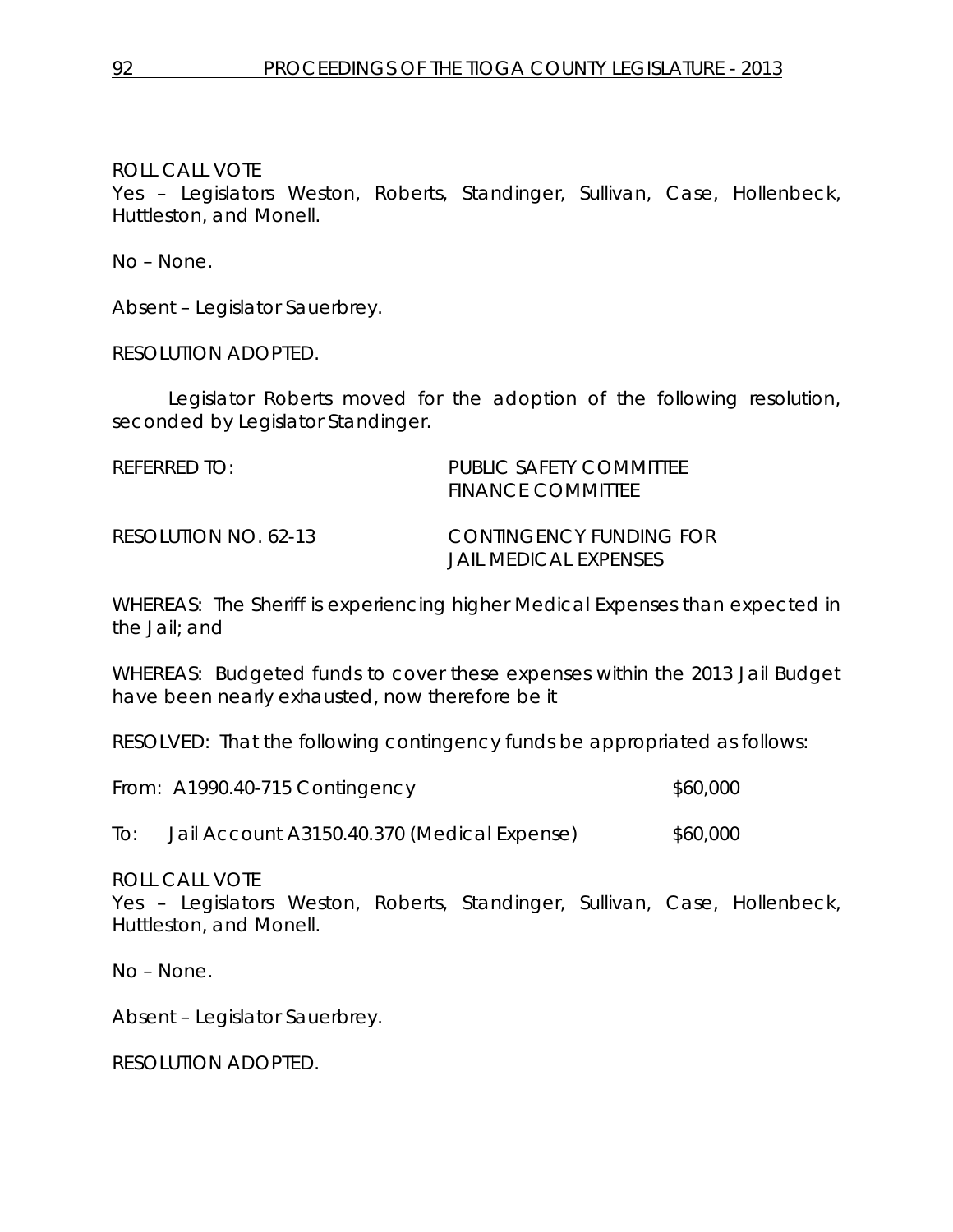Legislator Roberts moved for the adoption of the following resolution, seconded by Legislator Sullivan.

REFERRED TO: PUBLIC WORKS **FINANCE** 

RESOLUTION NO. 63-13 *RE-ESTABLISH PRIOR YEAR PUBLIC WORKS PROJECTS*

WHEREAS: Prior year Public Works Projects need to be re-established for the remaining balance as of year end 2012 for completion in 2013; therefore be it

RESOLVED: That the following accounts and amounts be re-established:

| <b>Bridge Projects</b>      |                                    |        | Amt to Establish |
|-----------------------------|------------------------------------|--------|------------------|
| H2009.02                    | East River Rd.                     |        | \$1,426,929.05   |
| H2010.07                    | <b>Lillie Hill RD</b>              | \$     | 55,141.00        |
| H2011.10                    | Gridleyville Crossing Bridge       | \$     | 25,000.00        |
| H2012.05                    | Penn. Ave Bridge                   | \$     | 680,000.00       |
| H2012.06                    | <b>Gaskill Road Bridge</b>         | \$     | 731,360.00       |
| H2013.02                    | East River Rd                      |        | (\$1,400,000.00) |
| H2013.03                    | <b>Gaskill Road Bridge</b>         | $($ \$ | 700,000.00)      |
| <b>Capital Projects</b>     |                                    |        |                  |
| H1624.20                    | Trop. Storm Lee Disaster-Capital\$ |        | 192,343.96       |
| H1624.-20-121               | Trop. Storm Lee Disaster-Capital\$ |        | 83,761.00        |
| H1625.20                    | Trop. Storm Lee-Expenditure        | \$     | 61,160.77        |
| <b>Capital Construction</b> |                                    |        |                  |
| H1620.20-923                | <b>Bldgs-Stand by Generator</b>    | \$     | 125,000.00       |
| H1620.20-926                | <b>BIdgs-HVAC Control System</b>   | \$     | 60,000.00        |
| H1620.20-927                | Bldgs-Court House Ext. Renov.      | \$     | 366,439.00       |
| H1620.20-990                | Bldgs-E911 Backup Center           | \$     | 53,940.58        |
| <b>Capital Equipment</b>    |                                    |        |                  |
| H1620.21-929                | <b>Buildings-boiler</b>            | \$     | 120,000.00       |
| H1620.21-988                | <b>Bldgs-Court House Renov.</b>    | \$     | 8.561.00         |
| H5130.21-915                | Road Machinery-Patrol Tk Rplc \$   |        | 14,296.34        |

And be it further

RESOLVED: That the corresponding revenue sources shall also be re-established in the 2013 modified budget.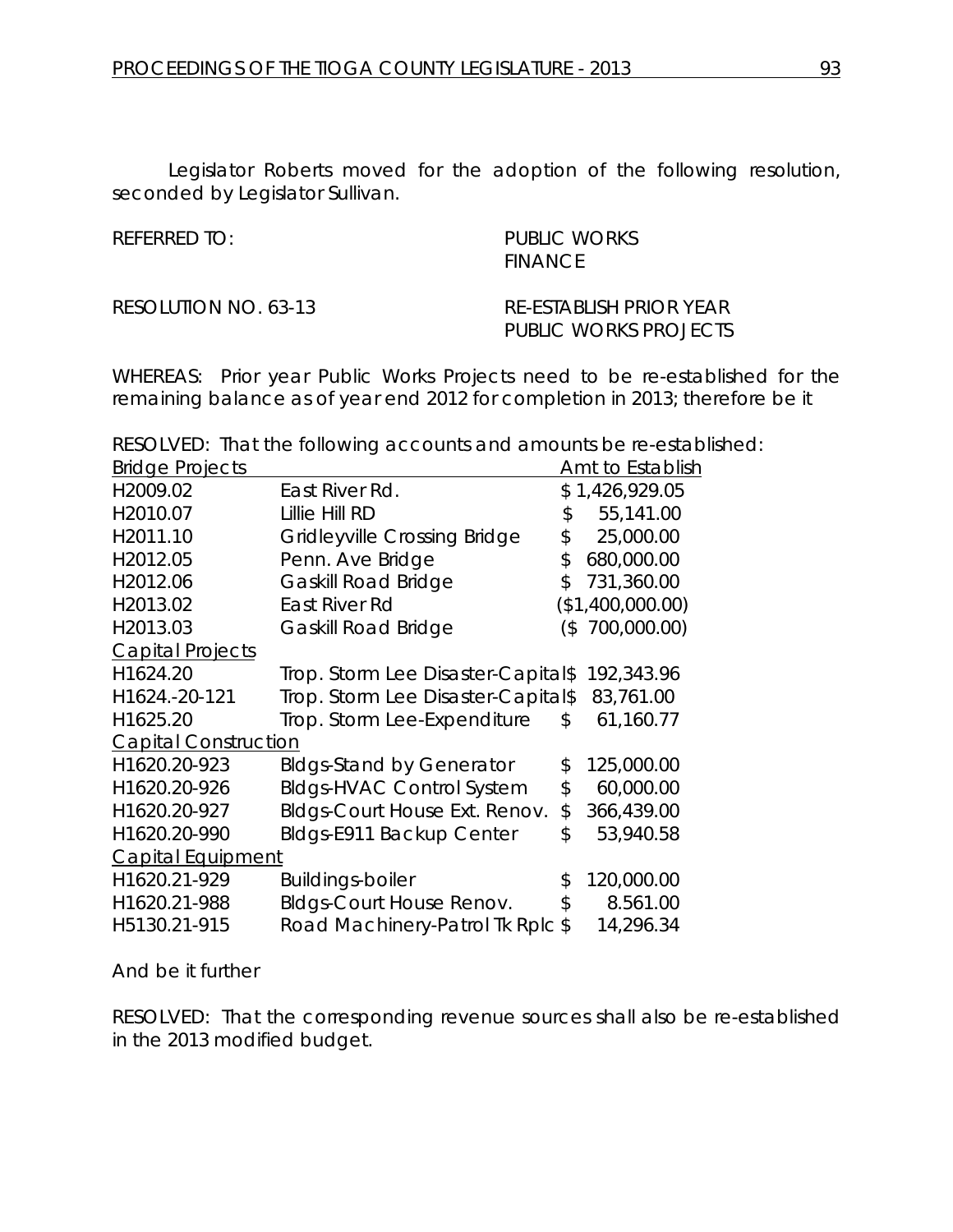Yes – Legislators Weston, Roberts, Standinger, Sullivan, Case, Hollenbeck, Huttleston, and Monell.

No – None.

Absent – Legislator Sauerbrey.

RESOLUTION ADOPTED.

Legislator Roberts moved for the adoption of the following resolution, seconded by Legislator Sullivan.

REFERRED TO: PUBLIC WORKS

RESOLUTION NO. 64-13 *APPROVE CHANGE ORDER FOR ELEVATOR PROJECT*

WHEREAS: The elevators at the County Office Building & Court Annex were damaged in the flooding that took place after Tropical Storm Lee in September 2011; and

WHEREAS: The contract for repairs for the elevators was awarded to Elmira Structures, Inc. July 19, 2012; and

WHEREAS: There were some unforeseen conditions requiring more work to be done as follows:

- Additional work required for fire alarm system in the Elevator Shaft \$2500
- Requested testing be done to the Recall System of the Elevator Emergency System for County Office Building & Court Annex \$2,000
- Elevator Cab needs to be cleaned & the floor was deemed unsalvageable and will be replaced at the Annex \$2,000
- Jack Hole re-drill process due to unforeseen conditions at the County Office Building \$66,583
- Elevator pit items for code, thermostat for HVAC at Annex & County Office Building \$300
- Lead Paint disposal by third party due to lead levels \$1,834
- Lead paint removal at the County Office Building to allow for waterproofing \$5,866
- Fire alarm system at the County Office Building \$1,309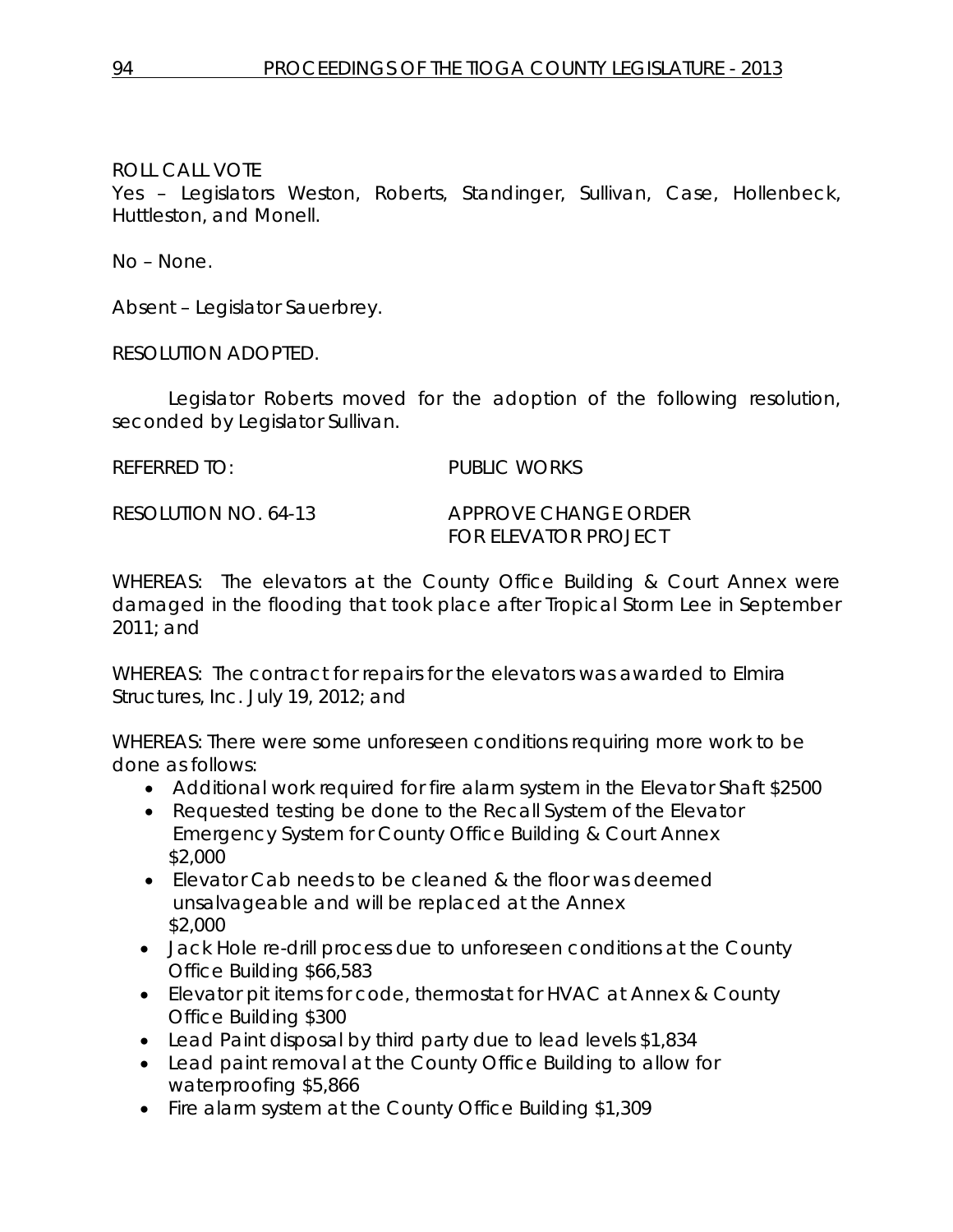• Masonry restoration at the county Office Building to allow for water proofing \$1,369

For a total of \$83,761.00; and

WHEREAS: This project will be reimbursed by FEMA; therefore be it

RESOLVED: That the Tioga County Legislature authorize the change order for the elevators not to exceed \$83,761.00 to be paid out of H1624.20-121 Tropical Storm Lee Disaster-Capital.

ROLL CALL VOTE

Yes – Legislators Weston, Roberts, Standinger, Sullivan, Case, Hollenbeck, Huttleston, and Monell.

No – None.

Absent – Legislator Sauerbrey.

RESOLUTION ADOPTED.

Legislator Roberts moved for the adoption of the following resolution, seconded by Legislator Sullivan.

REFERRED TO: PUBLIC WORKS

RESOLUTION NO. 65-13 *APPROVE CHANGE ORDER FOR CABLING PROJECT FOR COURT HOUSE & COURT ANNEX*

WHEREAS: Tioga County leases space to the NYS Unified Courts System at the Court House & Court Annex; and

WHEREAS: On December 11, 2012 the Tioga County Legislature passed resolution 295-12 to award the cabling installation for the Courts to Matrix Communications; and

WHEREAS: After the project was awarded, the Courts System approved upgrading the door access controls at the Court Annex and Court House requiring an upgrade for the cabling to the access controls for the project; and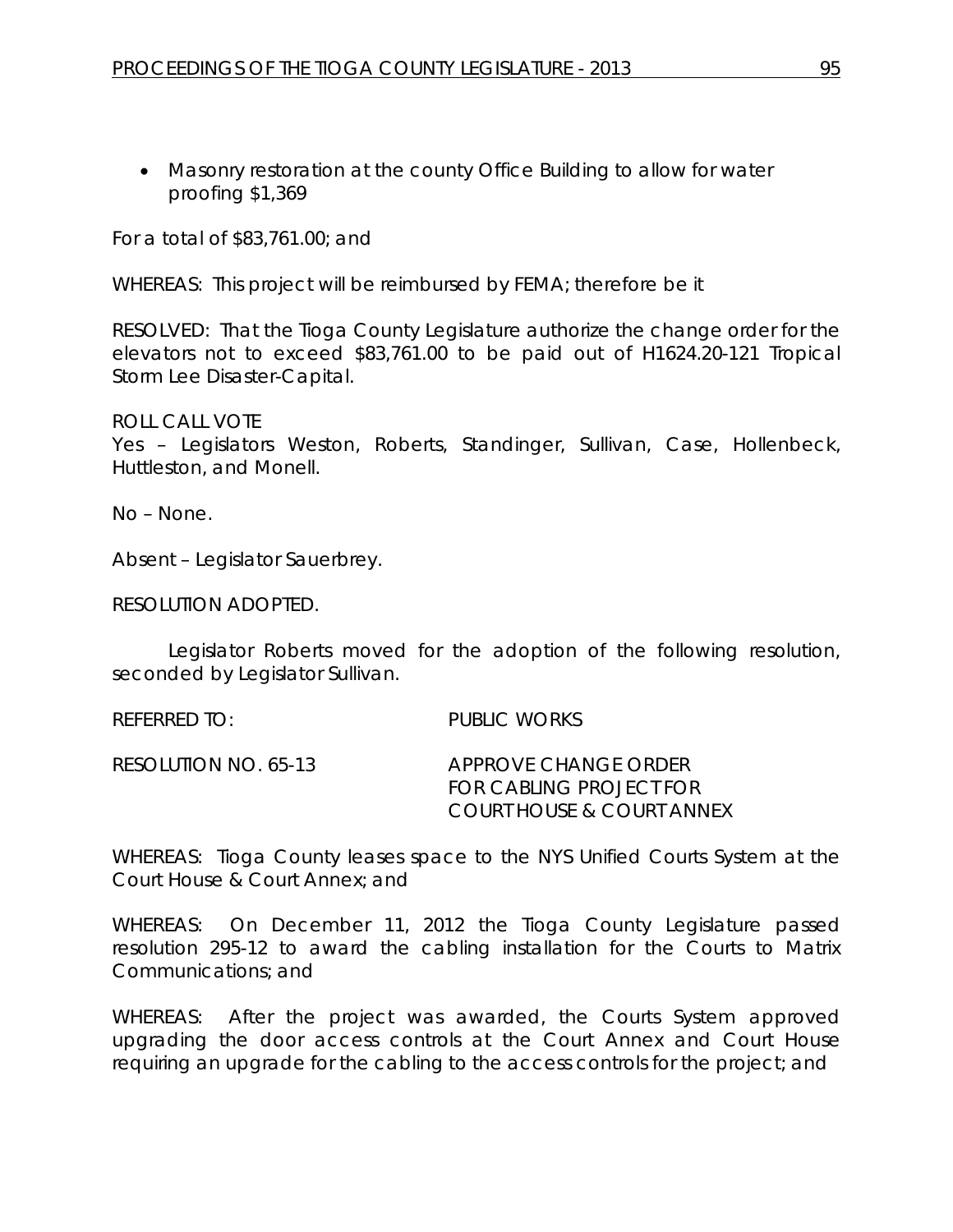WHEREAS: The funding for the change order will be paid 100% by the Unified Court System; therefore be it

RESOLVED: That the Tioga County Legislature approve the Change Order to Matrix Communications in the amount of \$8,561 to be paid out of the Building Account-Court House Renovations H1620.21 use code 988.

ROLL CALL VOTE

Yes - Legislators Weston, Roberts, Standinger, Sullivan, Case, Hollenbeck, Huttleston, and Monell.

No – None.

Absent – Legislator Sauerbrey.

RESOLUTION ADOPTED.

Legislator Roberts moved for the adoption of the following resolution, seconded by Legislator Sullivan.

REFERRED TO: PUBLIC WORKS

RESOLUTION NO. 66-13 *AWARD DESIGN SERVICES TO MCFARLAND JOHNSON FOR CATATONK HILL RD BRIDGE BIN: 3335130*

WHEREAS: The Catatonk Hill Rd. Bridge has been placed on the FHWA program; and

WHEREAS: The Commissioner of Public Works received a proposal for Design Services for this project from McFarland Johnson not to exceed \$89,387; and

WHEREAS: The Commissioner of Public Works has budgeted for this in Catatonk Hill Rd over Catatonk Creek account H2013.05; and

WHEREAS: This project will be funded as follows:

Federal: 80% State: 15% Local: 5%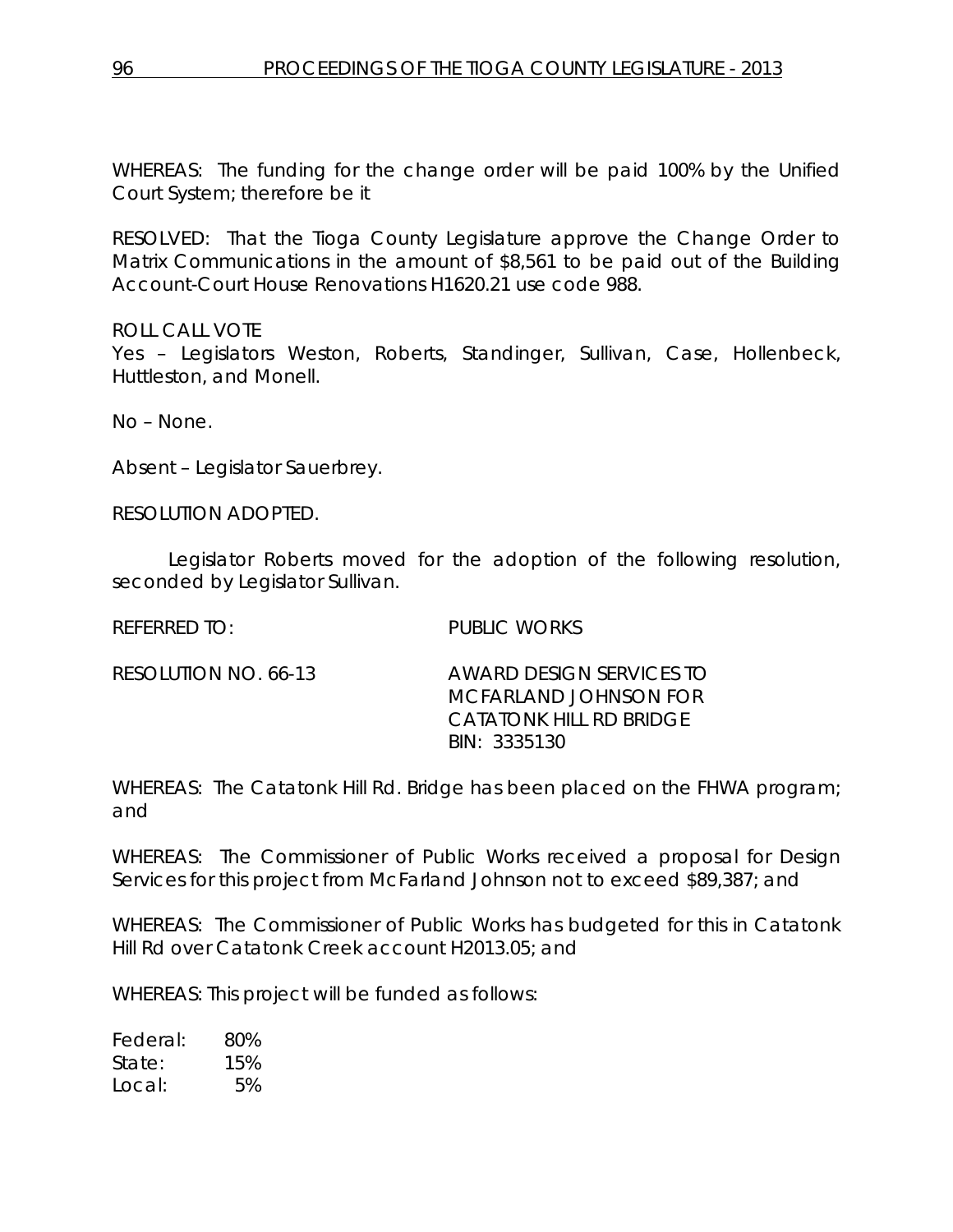### Therefore be it

RESOLVED: That the Tioga County Legislature award the design services contract to McFarland Johnson, Binghamton, NY not to exceed \$89,387 to be paid out of account H2013.05 Catatonk Hill Rd over Catatonk Creek Bin: 3335130.

ROLL CALL VOTE Yes - Legislators Weston, Roberts, Standinger, Sullivan, Case, Hollenbeck, Huttleston, and Monell.

No – None.

Absent – Legislator Sauerbrey.

RESOLUTION ADOPTED.

Legislator Standinger moved for the adoption of the following resolution, seconded by Legislator Case.

| REFERRED TO:         | TEGISLATIVE WORKSESSION                                            |
|----------------------|--------------------------------------------------------------------|
| RESOLUTION NO. 67-13 | APPOINT DIRECTOR<br>SOIL AND WATER CONSERVATION<br><b>DISTRICT</b> |

WHEREAS: Robert Aman's term on the Soil and Water Conservation District as a Farm Bureau Representative is set to expire on March 31, 2013; and

WHEREAS: The Farm Bureau has expressed interest for Robert Aman to continue as Farm Bureau's Representative on the Soil and Water Conservation District Board; therefore be it

RESOLVED: That Robert Aman of Candor, New York be hereby reappointed Farm Bureau Representative to the Soil and Water Conservation District Board for a term of April 1, 2013 through March 31, 2016.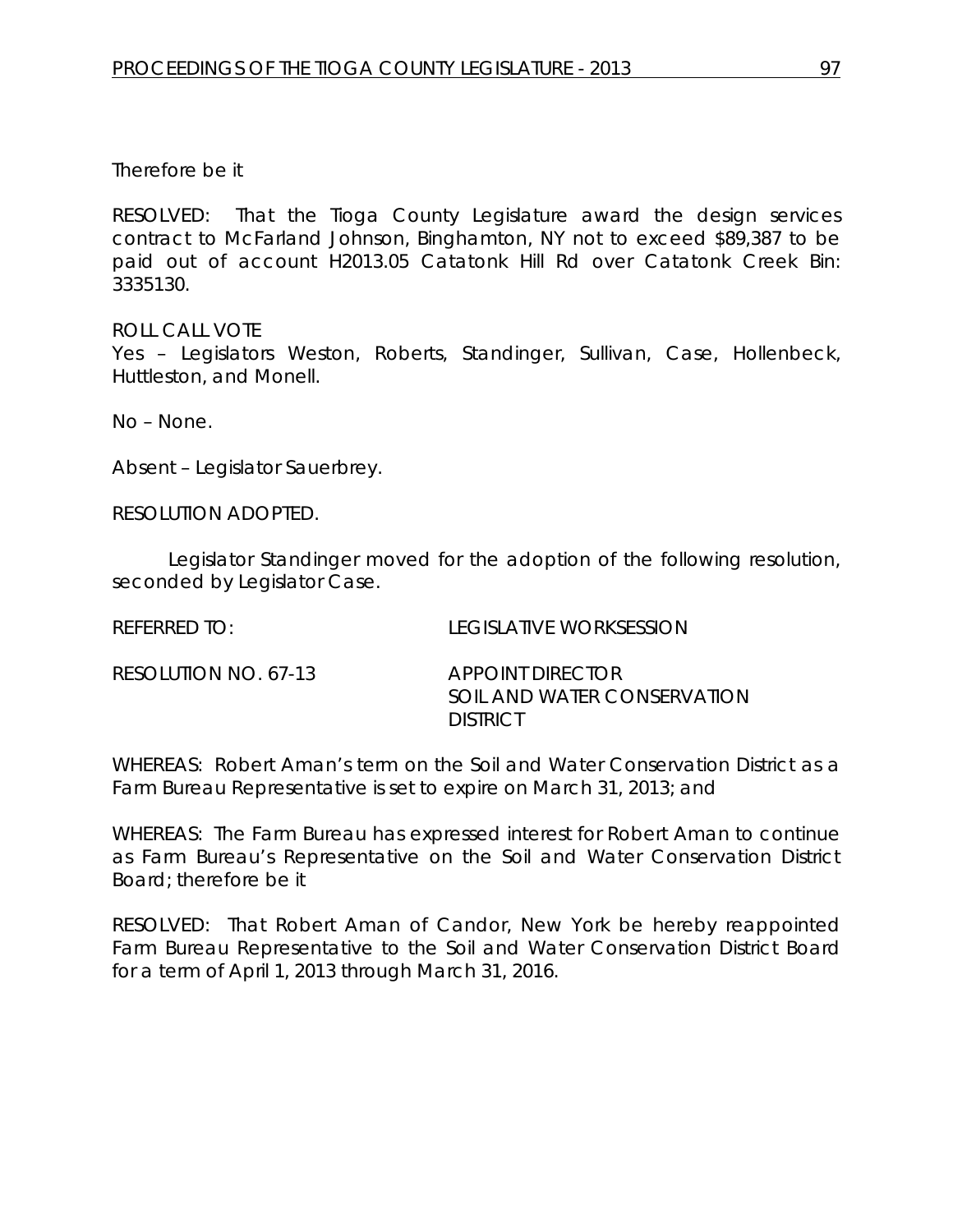Yes – Legislators Weston, Roberts, Standinger, Sullivan, Case, Hollenbeck, Huttleston, and Monell.

No – None.

Absent – Legislator Sauerbrey.

RESOLUTION ADOPTED.

Legislator Roberts moved for the adoption of the following resolution, seconded by Legislator Sullivan.

REFERRED TO: LEGISLATIVE WORKSESSION

RESOLUTION NO. 68–13 *APPOINT MEMBER BOARD OF ETHICS*

WHEREAS: Colleen Craig's appointment on the Board of Ethics is set to expire on March 31, 2013; and

WHEREAS: Charles DiGiacomo has expressed an interest in filling the position once it becomes vacant; therefore be it

RESOLVED: That Charles DiGiacomo, Chair appointment, is hereby appointed to the Board of Ethics for a term of April 1, 2013 through March 31, 2016.

ROLL CALL VOTE

Yes – Legislators Weston, Roberts, Standinger, Sullivan, Case, Hollenbeck, Huttleston, and Monell.

No – None.

Absent – Legislator Sauerbrey.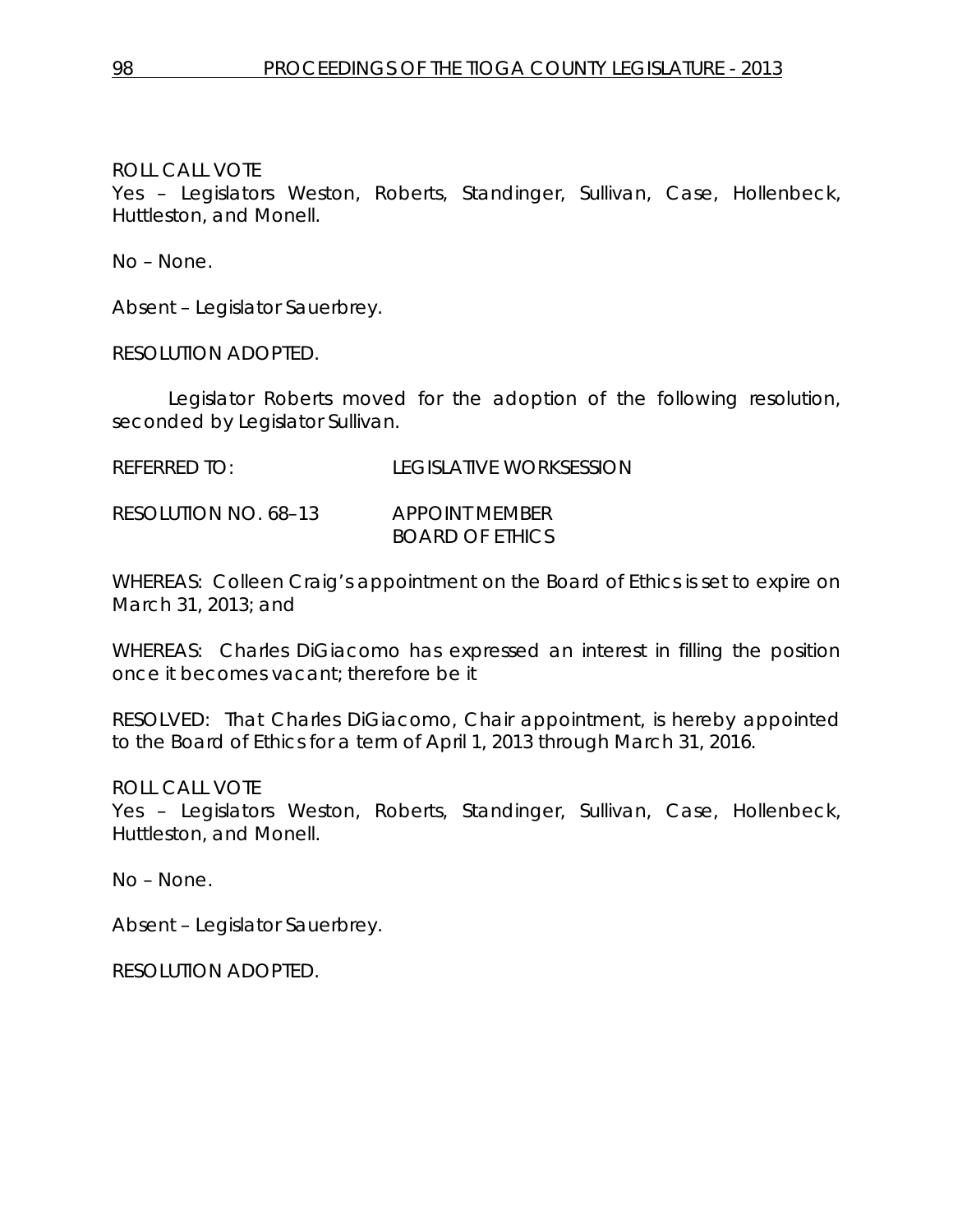REFERRED TO: PUBLIC SAFETY COMMITTEE

RESOLUTION NO. 69-13 *APPOINT MEMBERS ALTERNATIVES TO INCARCERATION ADVISORY BOARD*

RESOLVED: That the following members be appointed to the Alternatives to Incarceration Advisory Board for the following terms:

|                                                      | TERM               |
|------------------------------------------------------|--------------------|
| Ex-Offender                                          | $4/1/13 - 3/31/14$ |
| Crime Victim                                         | $4/1/13 - 3/31/14$ |
| State Certified Provider of Alcohol and/or Substance |                    |
| Abuse Treatment                                      | $4/1/13 - 3/31/14$ |

ROLL CALL VOTE

Yes – Legislators Weston, Roberts, Standinger, Sullivan, Case, Hollenbeck, Huttleston, and Monell.

No – None.

Absent – Legislator Sauerbrey.

RESOLUTION ADOPTED.

Legislator Case moved for the adoption of the following resolution, seconded by Legislator Sullivan.

| <b>REFERRED TO:</b> | <b>AGRICULTURE COMMITTEE</b> |
|---------------------|------------------------------|
|                     |                              |

RESOLUTION NO. 70-13 *APPOINT MEMBER TO THE TIOGA COUNTY AGRICULTURAL AND FARMLAND PROTECTION BOARD*

WHEREAS: The Agricultural & Farmland Protection Board member serving in the Agri-Business position has not been able to attend Board meetings in recent years and has expressed agreement with replacing him prior to expiration of his term, and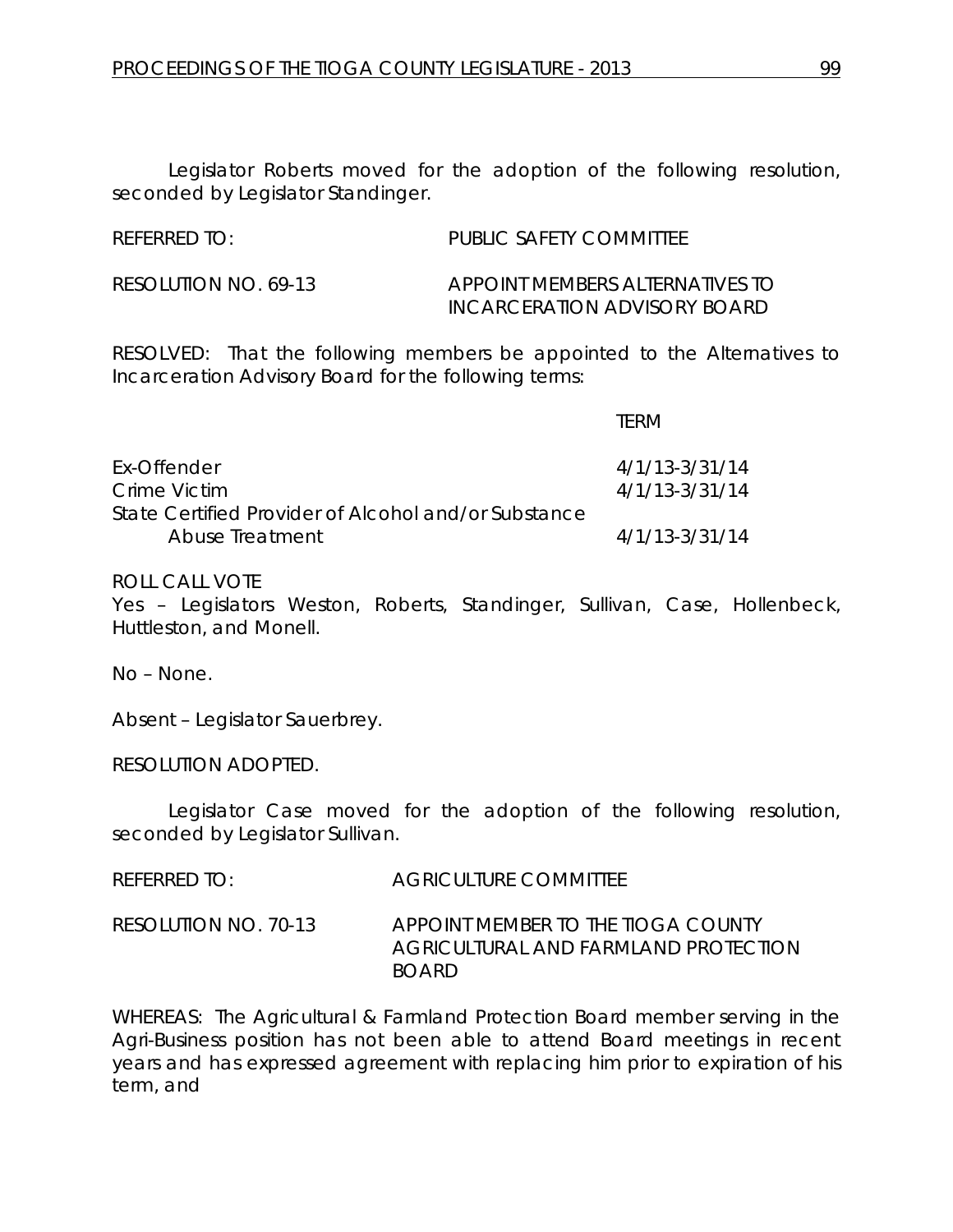WHEREAS: The Agricultural and Farmland Protection Board is desirous of filling this position and has found Gary Phelps of Gary's Berries willing to serve in this position replacing Kevin Perry; therefore be it

RESOLVED: That the Tioga County Legislature hereby appoints said member to the Agricultural and Farmland Protection Board to fulfill Kevin Perry's unexpired term of 1/1/10 – 12/31/13.

ROLL CALL VOTE

Yes – Legislators Weston, Roberts, Standinger, Sullivan, Case, Hollenbeck, Huttleston, and Monell.

No – None.

Absent – Legislator Sauerbrey.

RESOLUTION ADOPTED.

Legislator Case moved for the adoption of the following resolution, seconded by Legislator Sullivan.

REFERRED TO: ED&P COMMITTEE

RESOLUTION NO. 71-13 *RE-APPOINT MEMBER TO THE TIOGA COUNTY LOCAL DEVELOPMENT CORPORATION (TCLDC)*

WHEREAS: The term of Tioga County Local Development Corporation member Kristin Barnhardt expires as of March 31, 2013; and

WHEREAS: Kristin Barnhardt has expressed a desire for another term; therefore be it

RESOLVED: That the Tioga County Legislature hereby re-appoints Kristin Barnhardt for another three-year term of 4/1/13 – 3/31/16.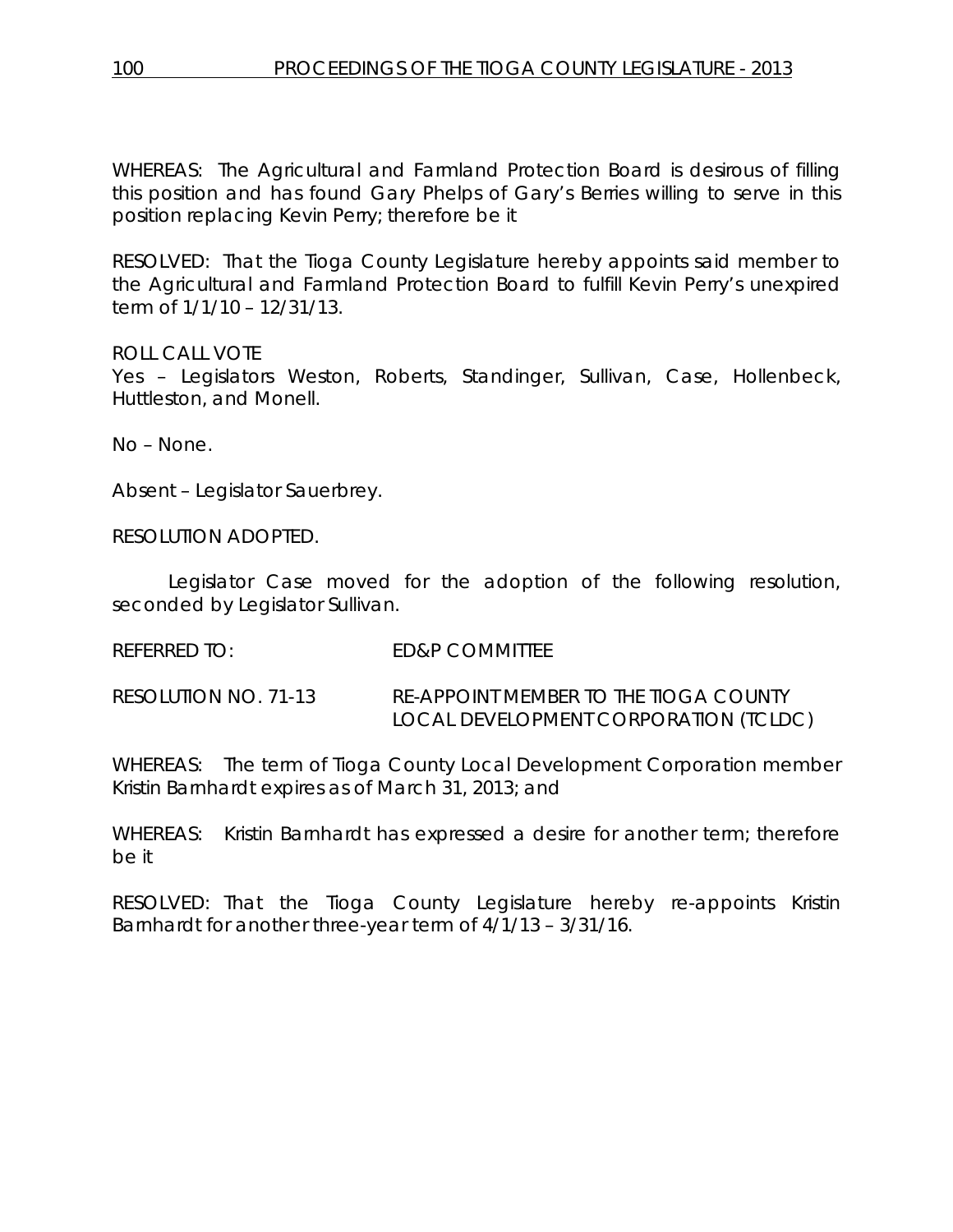Yes – Legislators Weston, Roberts, Standinger, Sullivan, Case, Hollenbeck, Huttleston, and Monell.

No – None.

Absent – Legislator Sauerbrey.

RESOLUTION ADOPTED.

Legislator Case moved for the adoption of the following resolution, seconded by Legislator Sullivan.

REFERRED TO: ED&P COMMITTEE

RESOLUTION NO. 72-13 *RE-APPOINT MEMBER TO THE TIOGA COUNTY LOCAL DEVELOPMENT CORPORATION (TCLDC)*

WHEREAS: The term of Tioga County Local Development Corporation member Marcia Kiechle expires as of March 31, 2013; and

WHEREAS: Marcia Kiechle has expressed a desire for another term; therefore be it

RESOLVED: That the Tioga County Legislature hereby re-appoints Marcia Kiechle for another three-year term of 4/1/13 – 3/31/16.

ROLL CALL VOTE

Yes – Legislators Weston, Roberts, Standinger, Sullivan, Case, Hollenbeck, Huttleston, and Monell.

No – None.

Absent – Legislator Sauerbrey.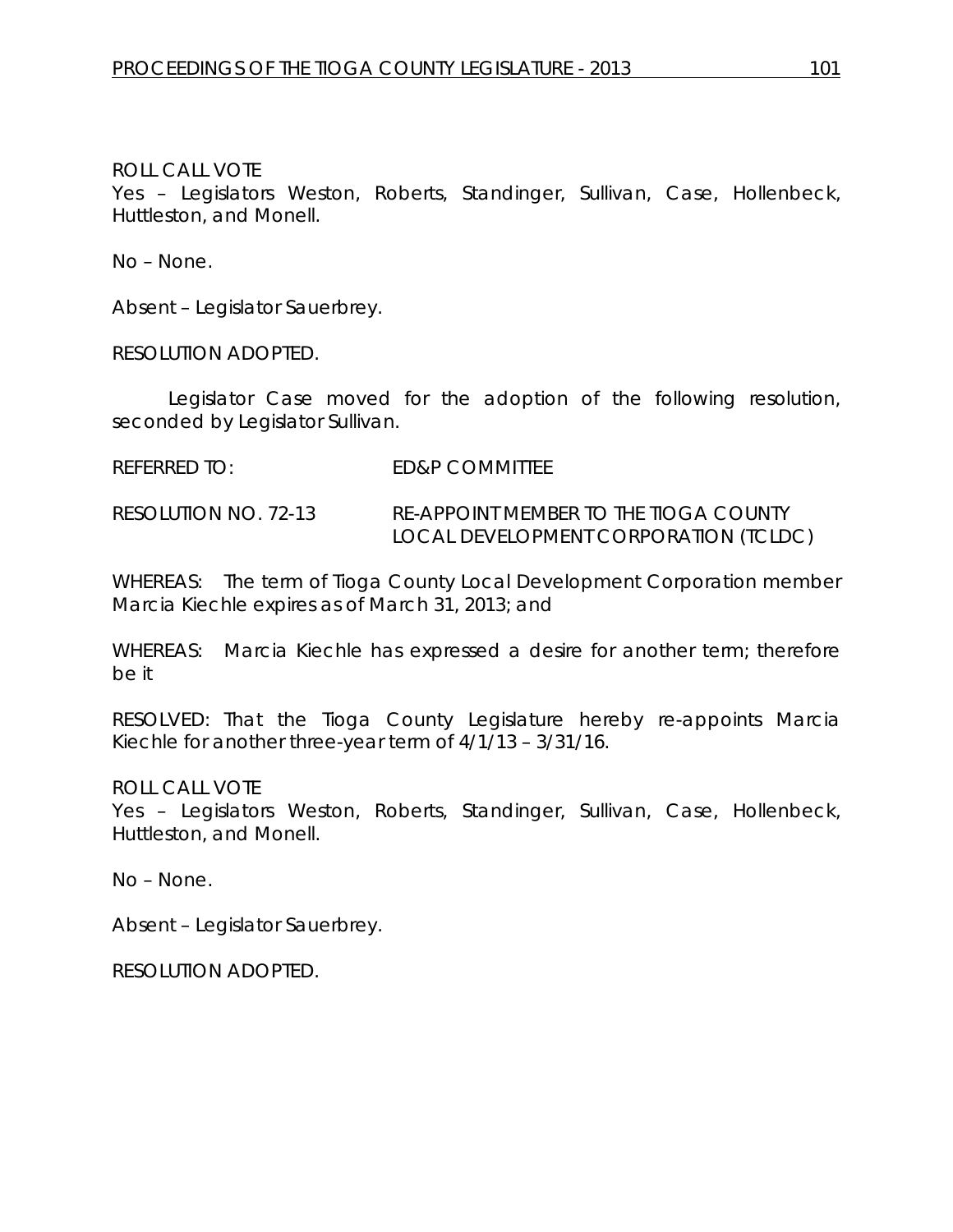Legislator Case moved for the adoption of the following resolution, seconded by Legislator Monell.

REFERRED TO: ED&P COMMITTEE

RESOLUTION NO. 73-13 *RE-APPOINT MEMBER TO THE TIOGA COUNTY LOCAL DEVELOPMENT CORPORATION (TCLDC)*

WHEREAS: The term of Tioga County Local Development Corporation member Sandy Layman expires as of March 31, 2013; and

WHEREAS: Sandy Layman has expressed a desire for another term; therefore be it

RESOLVED: That the Tioga County Legislature hereby re-appoints Sandy Layman for another three-year term of 4/1/13 – 3/31/16.

ROLL CALL VOTE Yes – Legislators Weston, Roberts, Standinger, Sullivan, Case, Hollenbeck, Huttleston, and Monell.

No – None.

Absent – Legislator Sauerbrey.

RESOLUTION ADOPTED.

Legislator Huttleston moved for the adoption of the following resolution, seconded by Legislator Case.

REFERRED TO: HEALTH & HUMAN SERVICES COMMITTEE

RESOLUTION NO. 74-13 *RESOLUTION REAPPOINTING & NEW APPOINTMENT OF MEMBERS TO COMMUNITY SERVICES BOARD*

WHEREAS: Dr. Keith Nichols appointment to the Community Services Board will expire on March 31, 2013; and

WHEREAS: Candance Cerretani has agreed to become a new member, replacing Denise Brown; and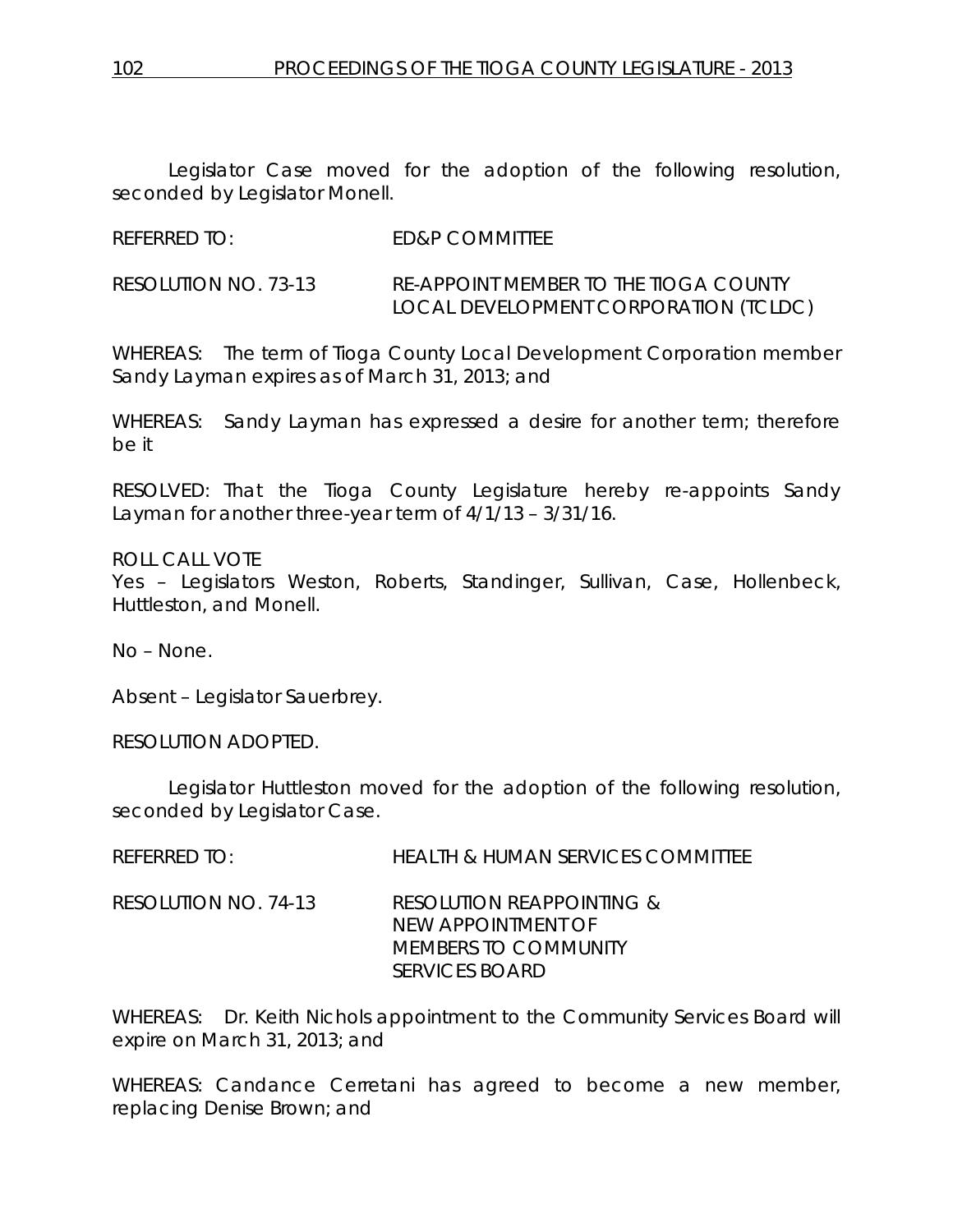WHEREAS: The Community Services Board has recommended Dr. Keith Nichols reappointment; and

WHEREAS: Section Article 41.11 (d) of the Mental Hygiene Law allows counties to determine the length of term of Community Services Board members; therefore be it

RESOLVED: That Dr. Nichols be reappointed to the Community Services Board, for term starting April 1, 2013 and ending March 31, 2017; and be it further

RESOLVED: Candance Cerretani be appointed a new member, for term starting April 1, 2013 and ending March 31, 2017.

ROLL CALL VOTE

Yes – Legislators Weston, Roberts, Standinger, Sullivan, Case, Hollenbeck, Huttleston, and Monell.

No – None.

Absent – Legislator Sauerbrey.

RESOLUTION ADOPTED.

Legislator Huttleston moved for the adoption of the following resolution, seconded by Legislator Case.

REFERRED TO: HEALTH & HUMAN SERVICES

RESOLUTION NO. 75-13 *MODIFY COMMITTEE MEMBERS CERTIFIED HOME HEALTH AGENCY/LONG TERM HOME HEALTH CARE PROGRAM/LICENSED HOME CARE SERVICES AGENCY 2013*

WHEREAS: Resolution No. 74-09 made appointments to the Tioga County Health Department Professional Advisory/Utilization Review Committee for CHHA/LTHHCP; and

WHEREAS: The Tioga County Health Department was approved as a Licensed Home Care Services Agency in October of 2012; and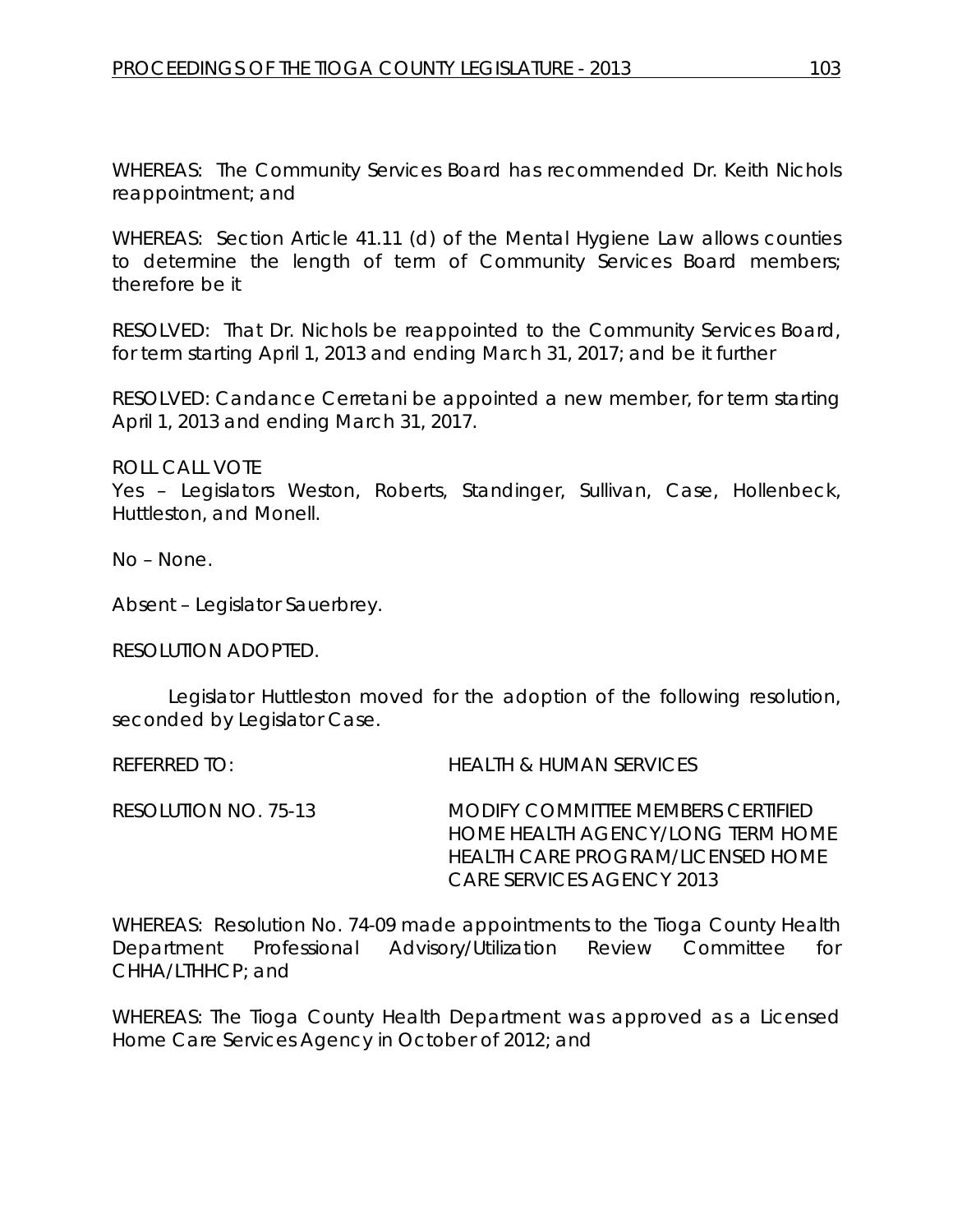WHEREAS: Members continually leave and are replaced by name, and it is desirous to more effectively specify standard roles required for the committees rather than replace appointments by name as they leave; therefore be it

RESOLVED: That the following roles be specified and appointed to the Professional Advisory/Utilization Review Committee for CHHA/LTHHCP/LHCSA with 4 year terms from 4/1/13 to 3/31/17 as follows:

Appointee Role: Term of Appointment/4 Years: Certified Home Health Agency Tioga Opportunities Representative Consumer Representative Medical Social Worker/Master of Social Work Physical Therapist/Occupational Therapist Medical Director/Consultant Nurse #1 Nurse #2 Nurse #3 Director of Patient Services Public Health Director Dental Advisor Dental Program Manager/RDH Nurse (CHHA/LTHHCP) Primary Care Provider

Appointee Role: Term of Appointment/4 Years: Long Term Home Health Care Tioga Opportunities Representative Consumer Representative Medical Social Worker/Master of Social Work Physical Therapist/Occupational Therapist Medical Director/Consultant Nurse #1 Nurse #2 Nurse #3 Director of Patient Services Public Health Director Dental Advisor Dental Program Manager/RDH Nurse (CHHA/LTHHCP) Primary Care Provider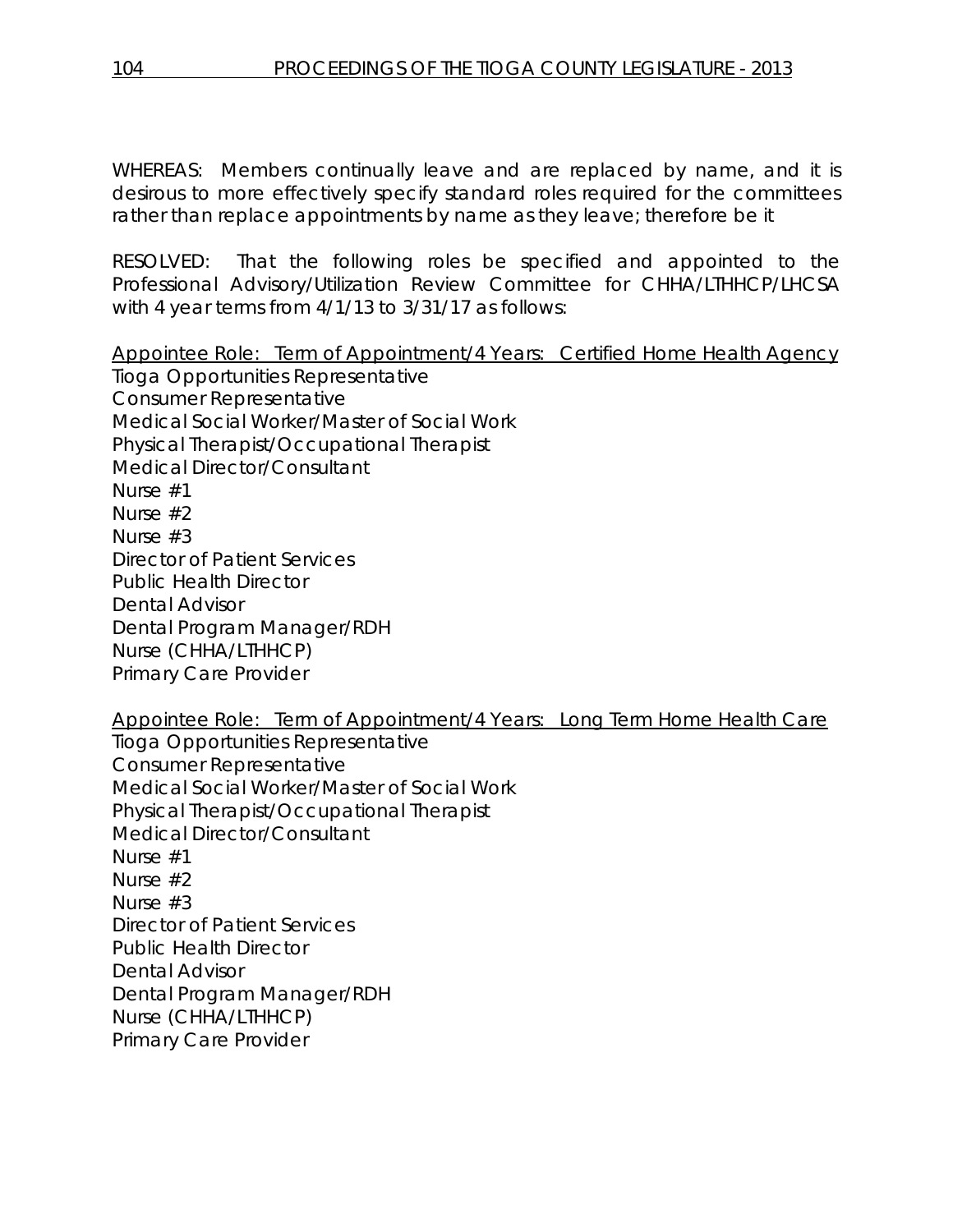Appointee Role: Term of Appointment/4 Years: Licensed Home Care Services Agency Tioga Opportunities Representative Consumer Representative Medical Social Worker/Master of Social Work Physical Therapist/Occupational Therapist Medical Director/Consultant Nurse #1 Nurse #2 Nurse #3 Director of Patient Services Public Health Director Dental Advisor Dental Program Manager/RDH Nurse (CHHA/LTHHCP) Primary Care Provider

#### ROLL CALL VOTE Yes - Legislators Weston, Roberts, Standinger, Sullivan, Case, Hollenbeck, Huttleston, and Monell.

No – None.

Absent – Legislator Sauerbrey.

RESOLUTION ADOPTED.

Legislator Monell moved for the adoption of the following resolution, seconded by Legislator Case.

REFERRED TO: ADMINISTRATIVE SERVICES COMMITTEE PERSONNEL COMMITTEE

RESOLUTION NO. 76–13 *REAPPOINTMENT OF COUNTY HISTORIAN*

WHEREAS: Emma Sedore was appointed Tioga County Historian on November 13, 2001; and

WHEREAS: She is a dedicated Historian; and

WHEREAS: Her term is set to expire March 31, 2013; therefore be it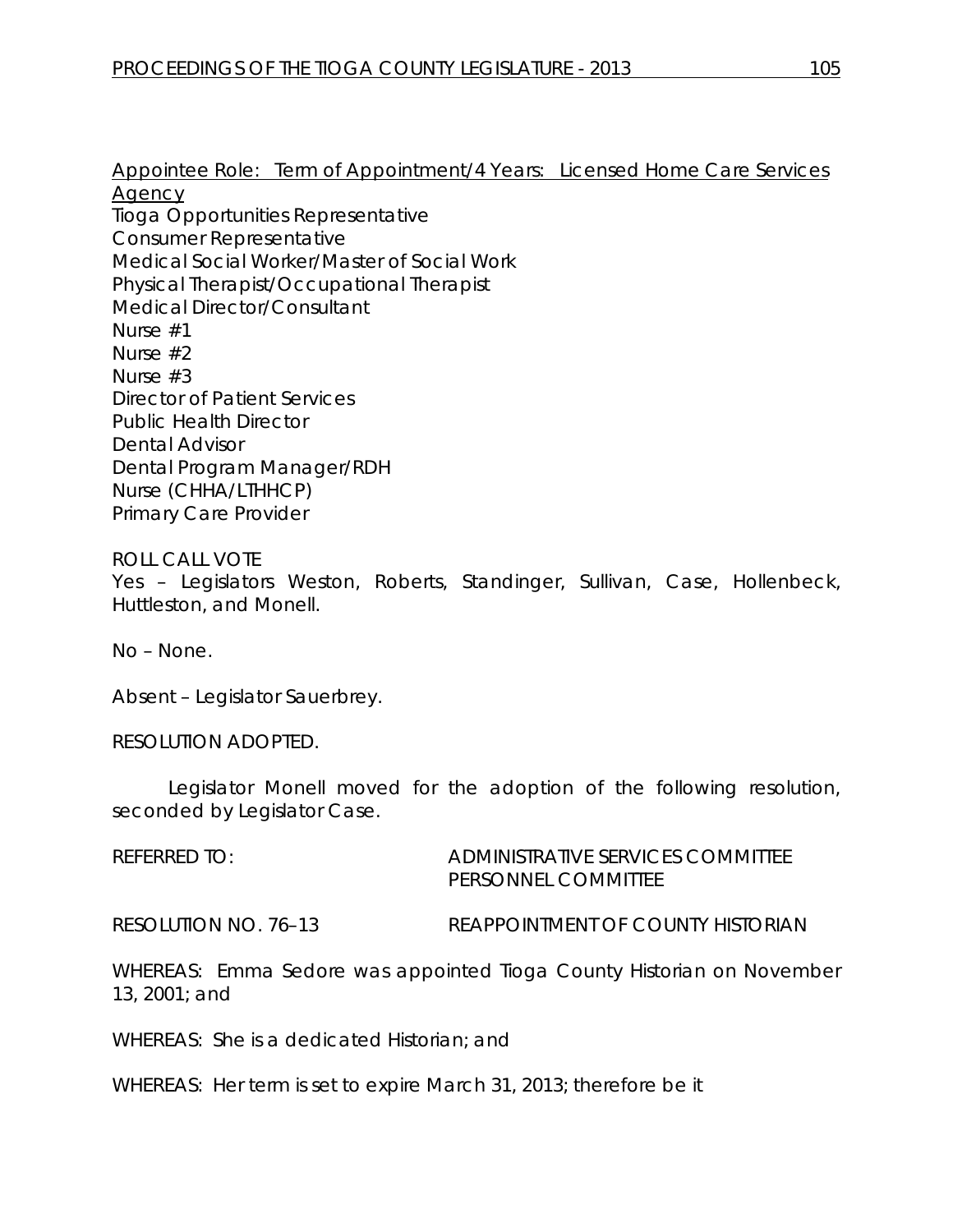RESOLVED: That Emma Sedore of Owego, New York, be hereby reappointed County Historian for a two-year term from April 1, 2013 until March 31, 2015.

ROLL CALL VOTE

Yes – Legislators Weston, Roberts, Standinger, Sullivan, Case, Hollenbeck, Huttleston, and Monell.

No – None.

Absent – Legislator Sauerbrey.

RESOLUTION ADOPTED.

Legislator Sullivan moved for the adoption of the following resolution, seconded by Legislator Standinger.

| REFERRED TO:         | LEGAL COMMITTEE<br>PERSONNEL COMMITTEE                     |
|----------------------|------------------------------------------------------------|
| RESOLUTION NO. 77-13 | AUTHORIZE EXTENSION OF LEAVE OF ABSENCE<br>I AW DFPARTMENT |

WHEREAS: In accordance with Tioga County Policy 1, Section VI, on 12/26/12, the County Attorney granted a leave of absence to Stephanie Carrigg, Paralegal, upon her acceptance of the position of Secretary to the District Attorney; and

WHEREAS: The 60 working days leave authorized by the County Attorney will expire March 25, 2013; and

WHEREAS: Ms. Carrigg has made a request to the County Attorney for an extension of the leave from the Law Department while serving in her new role in the District Attorney's Office; and

WHEREAS: The County Attorney is in favor of granting such an extension to Ms. Carrigg's leave of absence; therefore be it

RESOLVED: That in accordance with Tioga County Policy 1, Section VII, the Legislature hereby authorizes Ms. Carrigg's request for an extension to her leave of absence through November 29, 2013 or her return to her Paralegal position within the Law Department, whichever occurs first.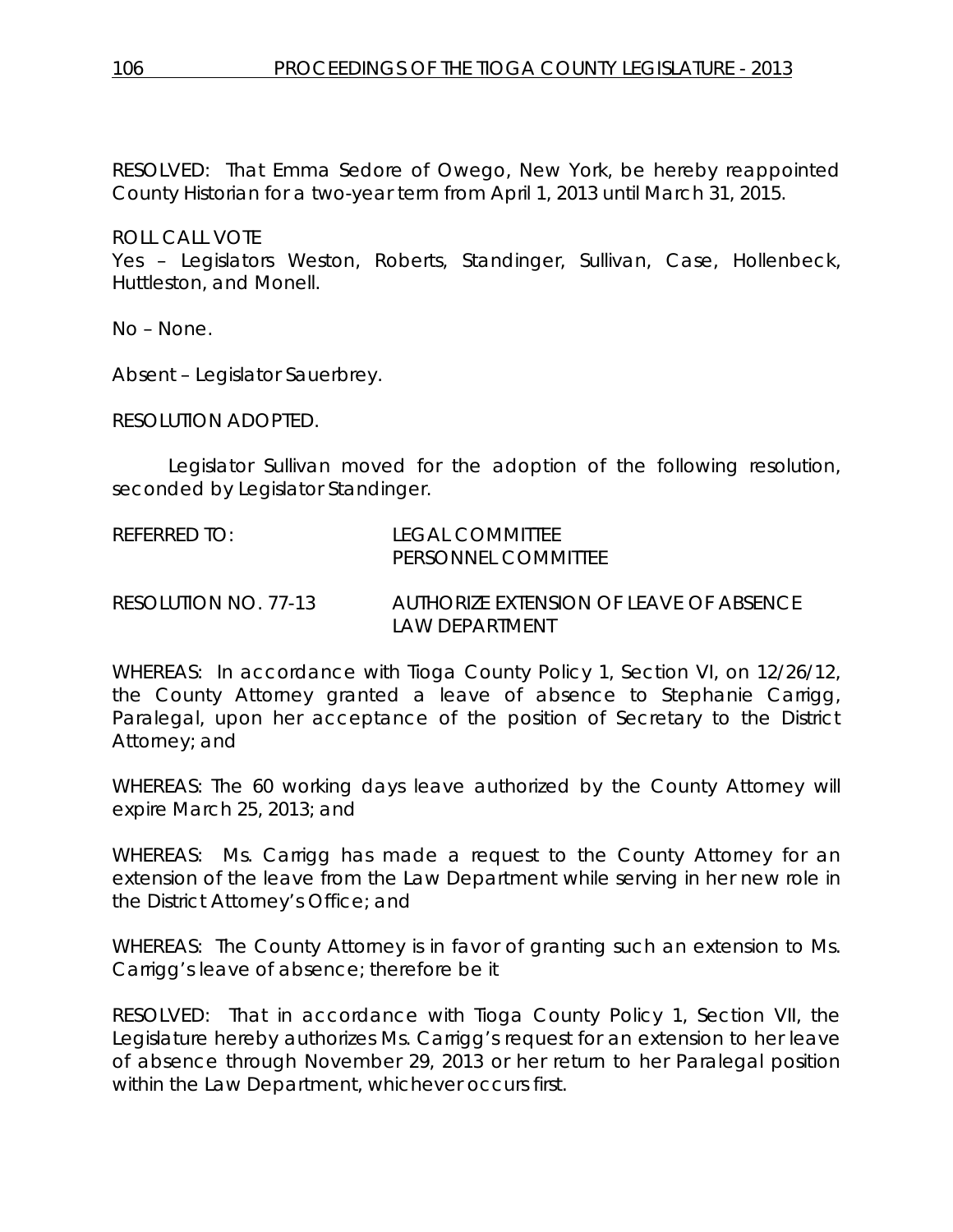Yes – Legislators Weston, Roberts, Standinger, Sullivan, Case, Hollenbeck, Huttleston, and Monell.

No – None.

Absent – Legislator Sauerbrey.

RESOLUTION ADOPTED.

Legislator Huttleston moved for the adoption of the following resolution, seconded by Legislator Hollenbeck.

| REFERRED TO:         | <b>HEALTH &amp; HUMAN SERVICES COMMITTEE</b><br>PERSONNEL COMMITTEE                                                                                              |
|----------------------|------------------------------------------------------------------------------------------------------------------------------------------------------------------|
| RESOLUTION NO. 78-13 | <b>REQUEST WAIVER OF 90-DAY HOLD; AUTHORIZE</b><br><b>BACKFILL OF VACANT FULL-TIME, REGISTERED</b><br><b>PROFESSIONAL NURSE POSITION</b><br><b>PUBLIC HEALTH</b> |

WHEREAS: The Public Health Department has been carrying a vacant full time Registered Professional Nurse position since January 4, 2013; and

WHEREAS: Additional nursing vacancies have occurred since that time due to resignations and retirement in addition to nursing positions left unfunded for 2013; and

WHEREAS: The Public Health Department is down to 40% of its staff without a decrease in workload; and

WHEREAS: The Public Health Department is continuing to work of divesting itself of the Certified Home Health Care Agency; and

WHEREAS: The Public Health Director wishes to ensure nursing services are carried out both effectively and efficiently; therefore be it

RESOLVED: That the Public Health Director is hereby granted a waiver from the 90-day hiring delay and is authorized to fill one (1) full-time, Registered Professional Nurse vacancy at an annual salary of \$44,046 (CSEA Salary Grade XIV) effective March 13, 2013, 23 days shy of being vacant 90 days.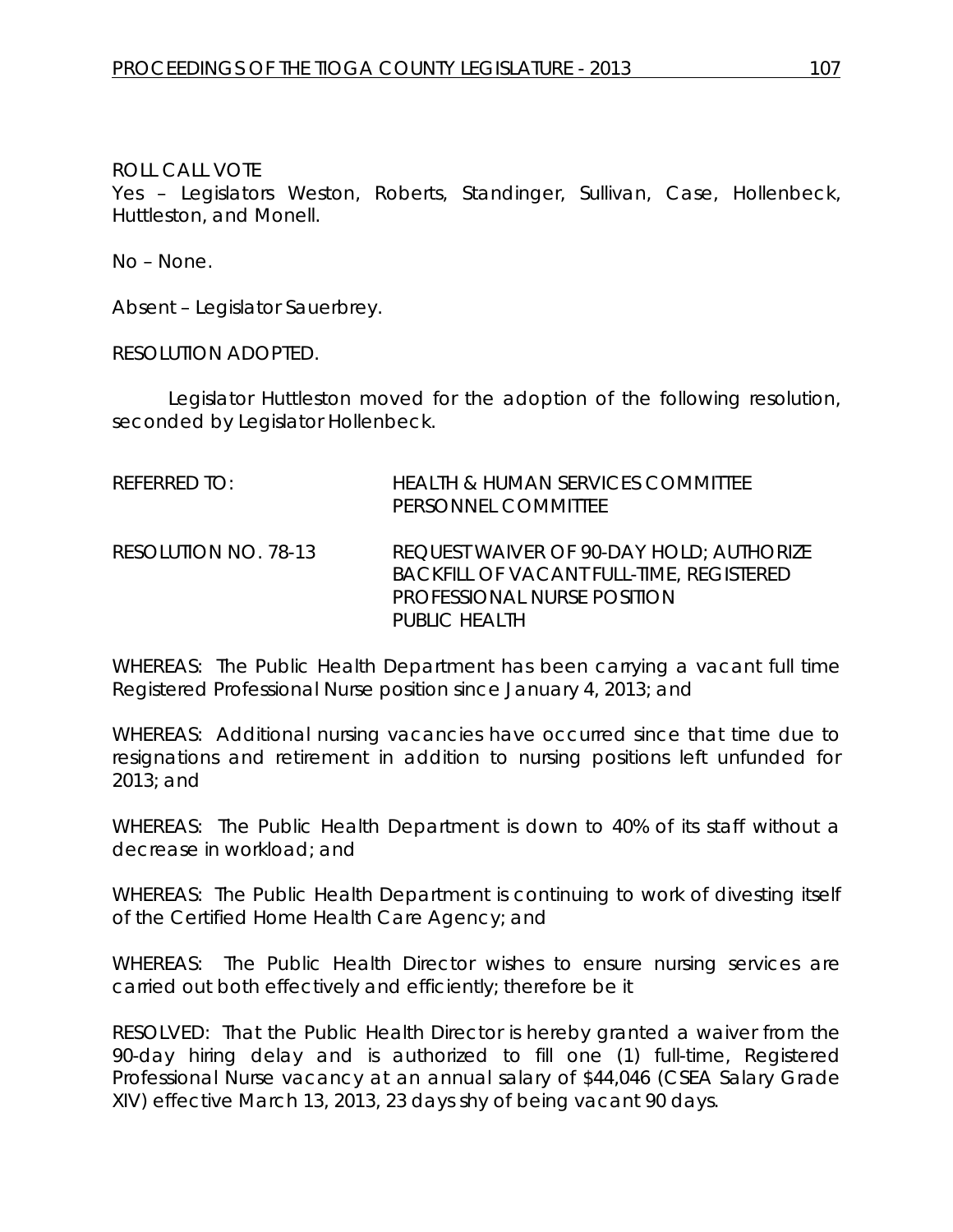Yes – Legislators Weston, Standinger, Sullivan, Case, Hollenbeck, and Huttleston.

No – Legislators Roberts and Monell.

Absent – Legislator Sauerbrey.

RESOLUTION ADOPTED.

Legislator Monell moved for the adoption of the following resolution, seconded by Legislator Hollenbeck.

| REFERRED TO:         | LEGISLATIVE WORKSESSION<br>PERSONNEL COMMITTEE       |
|----------------------|------------------------------------------------------|
| RESOLUTION NO. 79-13 | STANDARD WORK DAY AND<br><b>REPORTING RESOLUTION</b> |

WHEREAS: The New York State Retirement System created new reporting regulations in 2009 that require establishment of terms and work hours for elected and appointed officials and a resolution stating such at the onset of each term; therefore be it

RESOLVED: That the County of Tioga hereby establishes the following as standard work days for elected and appointed officials, and will report the following days worked to the New York State and Local Employees' Retirement System based on the record of activities maintained and submitted by the following officials to the Clerk of this body.

| <b>Title</b>                                                             | Name         | Standard<br>Work Day<br>(Hrs/day) | Term<br><b>Begins/Ends</b> | Participates<br>in<br>Employer's<br>Time<br>Keeping<br>System<br>(Y/N) | Days/Month<br>(based on<br>Record of<br><b>Activities)</b> |
|--------------------------------------------------------------------------|--------------|-----------------------------------|----------------------------|------------------------------------------------------------------------|------------------------------------------------------------|
| Temporary<br>Director of<br>Information<br>Technology &<br>Communication |              |                                   | $3/2/13$ -                 |                                                                        |                                                            |
| Services                                                                 | Drew Griffin |                                   | $12/31/15**$               | $\vee$                                                                 | N/A                                                        |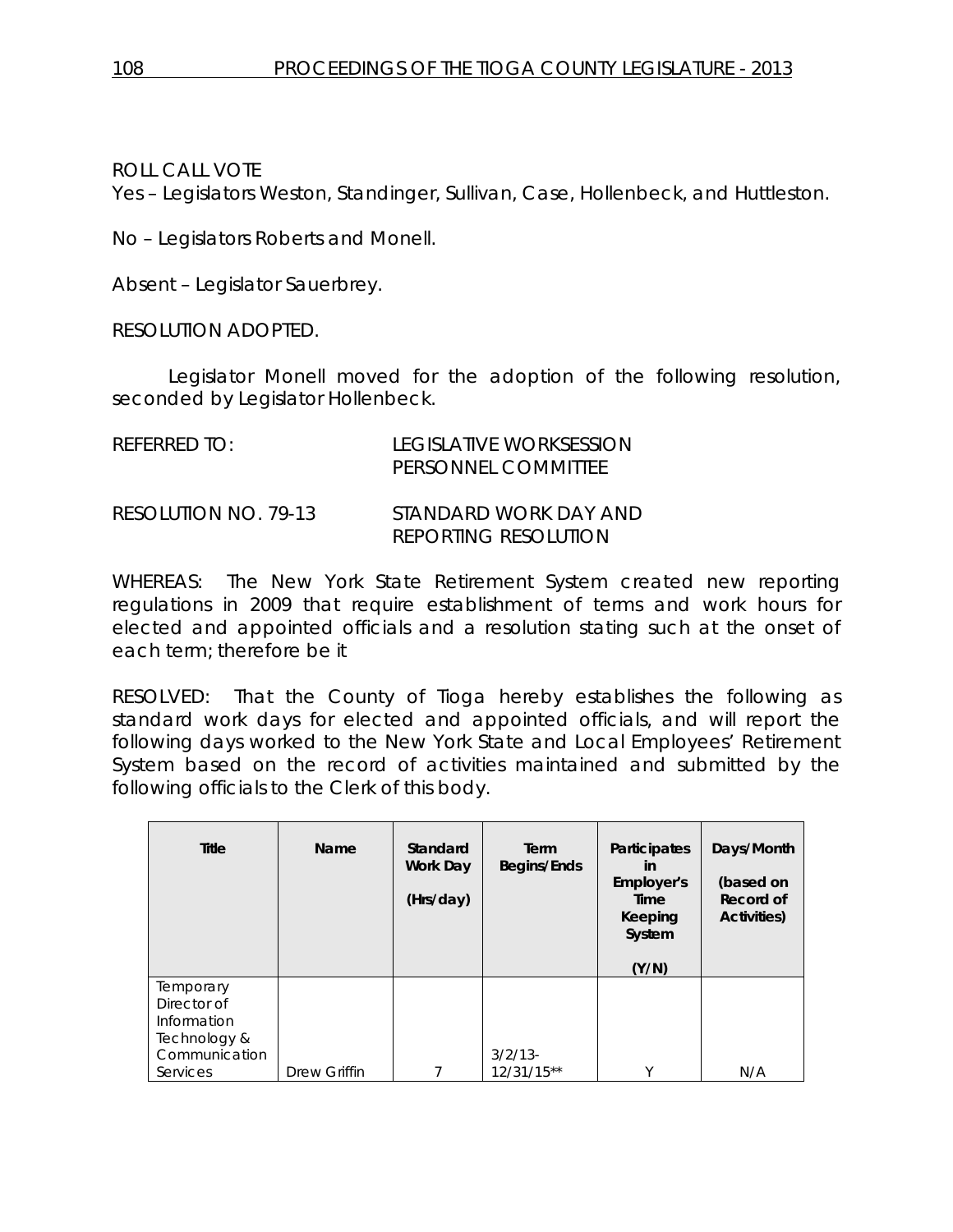\*\*Term end date defined for purposes of resolution, not binding for term of office.

ROLL CALL VOTE

Yes – Legislators Weston, Roberts, Standinger, Sullivan, Case, Hollenbeck, Huttleston, and Monell.

No – None.

Absent – Legislator Sauerbrey.

RESOLUTION ADOPTED.

Legislator Hollenbeck made a motion to have the following late-filed resolution considered, seconded by Legislator Monell and carried.

Legislator Hollenbeck moved for the adoption of the following resolution, seconded by Legislator Case.

REFERRED TO: **INFORMATION TECHNOLOGY** 

RESOLUTION NO. 80-13 *AUTHORIZE SERVICE AGREEMENT BETWEEN TIOGA COUNTY AND COHESIVE FOR WEBSITE UPDATES*

WHEREAS: Tioga County has a need for ongoing updates to its website [www.tiogacountyny.com](http://www.tiogacountyny.com/) and Cohesive has the skills and expertise to perform these updates in a timely and professional manner; and

WHEREAS: Tioga County ITCS recent staff changes have created a need to have this work performed by an outside service provider and Cohesive is willing to provide these services on a time & materials basis at \$60/hour billed in 10 minute increments; and

WHEREAS: The Tioga County Attorney has reviewed the service agreement and has approved to its form; therefore be it

RESOLVED: That Tioga County enter into a service agreement with Cohesive at a cost of \$60/hour and not to exceed \$16,000/year; and be it further

RESOLVED: That the Tioga County Legislature authorizes the Chair of the Legislature to sign this Agreement.